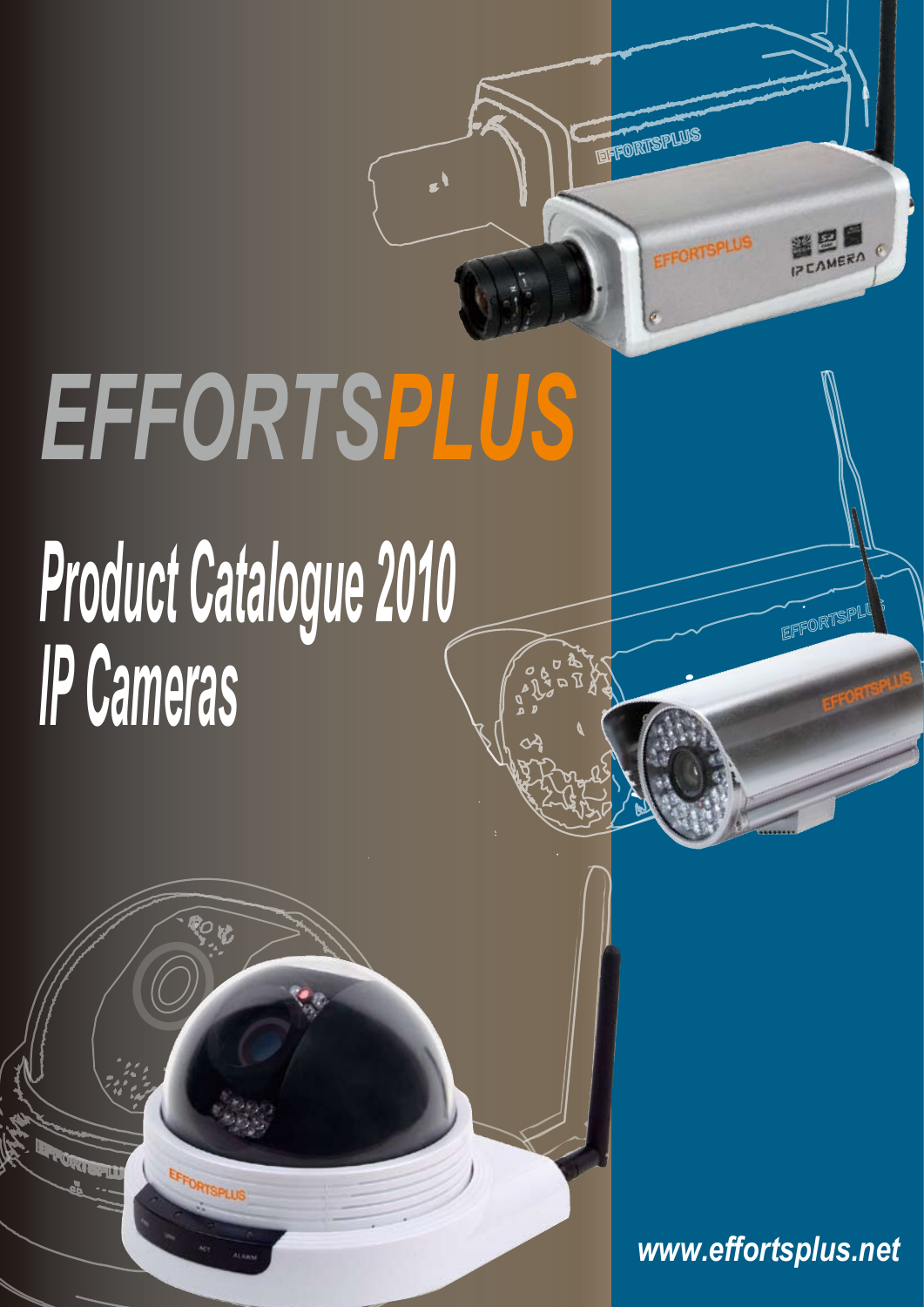

# **Product Overview - H.264 Network IP Cameras**

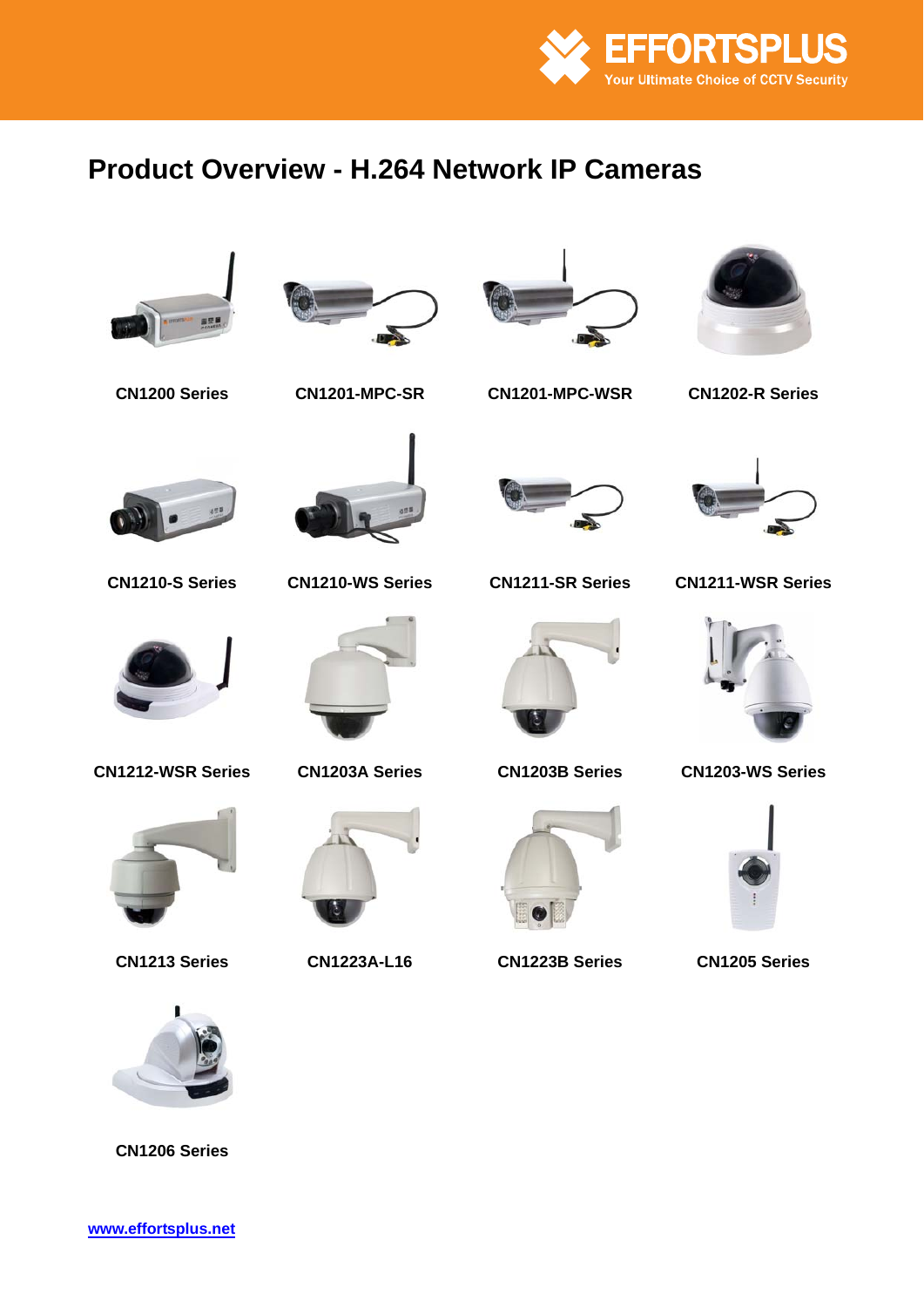

## <span id="page-2-0"></span>**Wireless & Wired 2.0 Mega Pixel Network IP Cameras**

## **CN1200 Series**



| <b>Specifications</b>        |                                             |                                                                                         |                     |                   |  |  |
|------------------------------|---------------------------------------------|-----------------------------------------------------------------------------------------|---------------------|-------------------|--|--|
| <b>Models</b>                | <b>CN1200-MPC-WS</b>                        | <b>CN1200-MPC-W</b>                                                                     | <b>CN1200-MPC-S</b> | <b>CN1200-MPC</b> |  |  |
| Image Device                 | 1/3 inch CMOS                               |                                                                                         |                     |                   |  |  |
| Minimum Illumination         | 1.0Lux                                      |                                                                                         |                     |                   |  |  |
| Video Compression            | H.264                                       |                                                                                         |                     |                   |  |  |
| Video Resolution             |                                             | 1600 x 1200, 1280 x 960, 1280 x 720, 800 x 600                                          |                     |                   |  |  |
| <b>Video Parameters</b>      |                                             | Brightness, hue, contrast, saturation and image quality                                 |                     |                   |  |  |
| Dual Streaming               | H.264 (Primary), MJPEG (Secondary)          |                                                                                         |                     |                   |  |  |
| <b>Streaming Format</b>      |                                             | Video Streaming or Audio & Video composite Streaming                                    |                     |                   |  |  |
|                              |                                             | 1600 x 1200 (1-15 fps); 1280 x 960 (1-25 fps);                                          |                     |                   |  |  |
| Video Frame Rate             | 1280 x 720 (1-30 fps); 800 x 600 (1-30 fps) |                                                                                         |                     |                   |  |  |
| Video Compression Bit Rate   | 16Kbit/s - 8Mbit/s                          |                                                                                         |                     |                   |  |  |
| Audio Input                  |                                             | 1 channel, linear input, Input Impedance: 1K ohms                                       |                     |                   |  |  |
| Audio Compression            | G.726, G.711, ADPCM                         |                                                                                         |                     |                   |  |  |
| Audio Output                 | 1 channel, linear output                    |                                                                                         |                     |                   |  |  |
| Two-way Talk Input           |                                             | Support Audio two-way talk                                                              |                     |                   |  |  |
|                              |                                             | TCP, UDP, IP, HTTP, FTP, SMTP, DHCP, DNS, ARP, ICMP, POP3, NTP, Ipsec, UpnP, RTP, RTCP, |                     |                   |  |  |
| <b>Supported Protocols</b>   | 3GPP, RTSP.                                 |                                                                                         |                     |                   |  |  |
| <b>Local Recording</b>       | Support SD card                             |                                                                                         | Support SD card     | $\overline{a}$    |  |  |
|                              | WiFi (802.11b/g)                            | WiFi (802.11b/g)                                                                        |                     |                   |  |  |
| System Interface             | 10Base-T/100Base-TX Ethernet port           |                                                                                         |                     |                   |  |  |
|                              | 1x RS485                                    |                                                                                         |                     |                   |  |  |
| Alarm Input                  |                                             | 1channel on/ off input, support Normal Open (NO) or Normal Close (NC)                   |                     |                   |  |  |
| Alarm Output                 | 1 channel on/off, 120VAC 1A/ 24VDC 1A       |                                                                                         |                     |                   |  |  |
| Alarm Message                | Sending alarm message by email              |                                                                                         |                     |                   |  |  |
| Power Supply                 | 12VDC 1A                                    |                                                                                         |                     |                   |  |  |
| Power Consumption            | 6W Max.                                     |                                                                                         |                     |                   |  |  |
| <b>Operating Temperature</b> | $-10^{\circ}$ C - $+55^{\circ}$ C           |                                                                                         |                     |                   |  |  |
| Dimensions                   | 155mm (L) x 80mm (W) x 55mm (H)             |                                                                                         |                     |                   |  |  |
| Weight                       |                                             | 1200g (Lens is excluded)                                                                |                     |                   |  |  |

Specifications are subject to change without prior notice.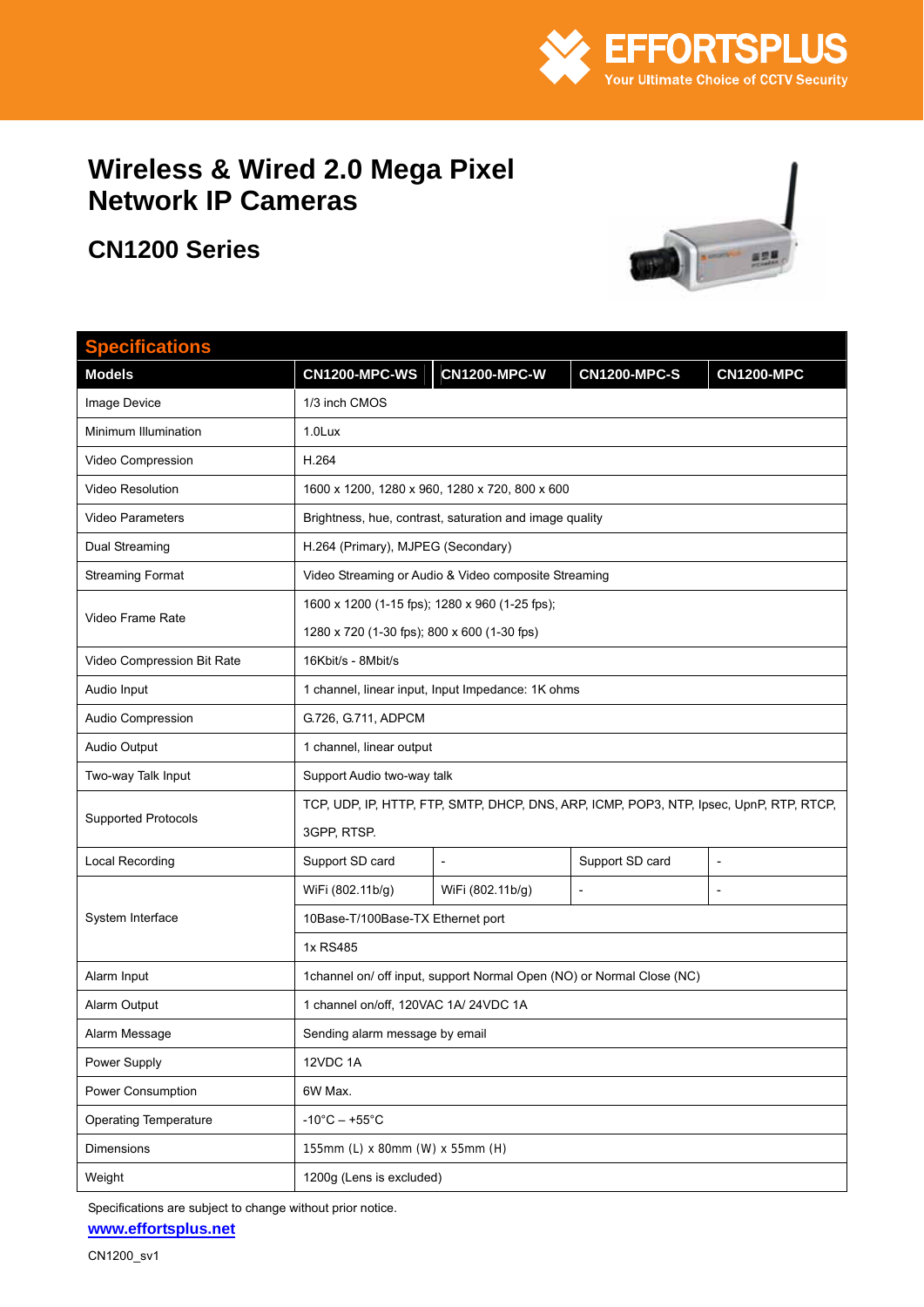

# <span id="page-3-0"></span>**Wired IP Mega Pixel Outdoor IR**

**Cameras** (Built-in SD Card Slot)

# **CN1201-MPC-SR**

| <b>Specifications</b>      |                                                  |                                                                                         |  |
|----------------------------|--------------------------------------------------|-----------------------------------------------------------------------------------------|--|
| <b>Models</b>              | CN1201-MPC-SR                                    |                                                                                         |  |
| Image Device               | 1/3" CMOS                                        |                                                                                         |  |
| Minimum Illumination       | 0.3Lux (Color), 0.01Lux (B/W), 0Lux (IR On)      |                                                                                         |  |
| Video Compression          | H.264 Main Profile@ Level3.0                     |                                                                                         |  |
| Video Resolution           | 1600 x 1200, 1280 x 960, 1280 x 720, 800 x 600   |                                                                                         |  |
| Dual Streaming             | <b>H.264 &amp; MJPEG</b>                         |                                                                                         |  |
| <b>Video Parameters</b>    |                                                  | Brightness, Hue, Contrast, Saturation and Image quality                                 |  |
| <b>Streaming Format</b>    |                                                  | Video Streaming or Audio & Video composite Streaming                                    |  |
|                            | 1600 x 1200                                      | $1-15$ fps                                                                              |  |
|                            | 1280 x 960                                       | $1-25$ fps                                                                              |  |
| Video Frame Rate           | 1280 x 720                                       | $1-30$ fps                                                                              |  |
|                            | 800 x 600                                        | $1-30$ fps                                                                              |  |
| Video Compression Bit Rate | 30Kbit/s - 8Mbit/s                               |                                                                                         |  |
| Audio Input                | 1 channel linear input, Input Impedance: 1K ohms |                                                                                         |  |
| Audio Compression          | G.726, G.711, ADPCM                              |                                                                                         |  |
| Audio Output               | 1 channel linear output                          |                                                                                         |  |
| Two-way talk input         | Support Audio two-way talk                       |                                                                                         |  |
| Overlaid Caption           | Channel, Date, Bit rate, position adjustable     |                                                                                         |  |
| Local recording            | PC Hard disk                                     |                                                                                         |  |
|                            |                                                  | TCP, UDP, IP, HTTP, FTP, SMTP, DHCP, DNS, ARP, ICMP, POP3, NTP, IPsec, UPNP, RTP, RTCP, |  |
| <b>Supported Protocols</b> | 3GPP, RTSP and so on                             |                                                                                         |  |
|                            | 10Base-T/ 100Base-TX Ethernet port               |                                                                                         |  |
| System Interface           | 1x RS485 port                                    |                                                                                         |  |
| Alarm Input                |                                                  | 1 channel on/ off input, support Normal Open (NO) or Normal Close (NC)                  |  |
| Alarm Output               | 1 channel on/ off output, 120VAC 1A/ 24VDC 1A    |                                                                                         |  |
| Alarm Message              | Sending alarm message by email                   |                                                                                         |  |
| IR LED                     | 48pcs                                            |                                                                                         |  |
| IR Effective Range         | 30-50m                                           |                                                                                         |  |
| Power Supply               | 12VDC 1A                                         |                                                                                         |  |

#### **www.effortsplus.net**

CN1201-MPC-SR\_sv1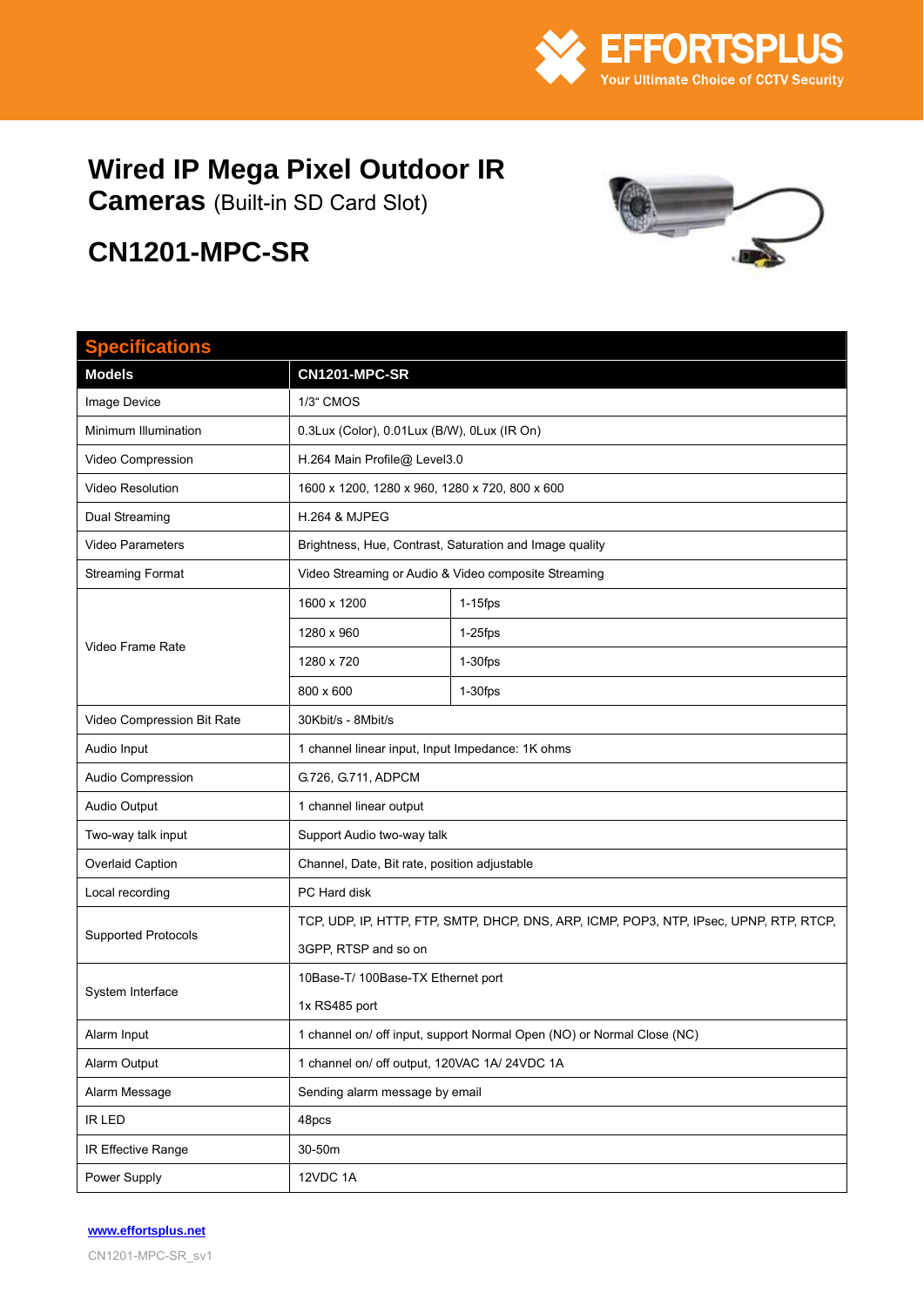

## **Specifications**  Models **CN1201-MPC-SR** Power Consumption Max. 10W Operating Temperature | -10°C ~ +55°C Storage Temperature | -20°C ~ +70°C Operating Humidity 10 ~ 85% Weight 3000g System Requirements Operation System: Microsoft Windows 98/ ME/ 2000/ XP/ 2003/ Vista Browser: Microsoft Internet Explorer version 6, 7 or 8

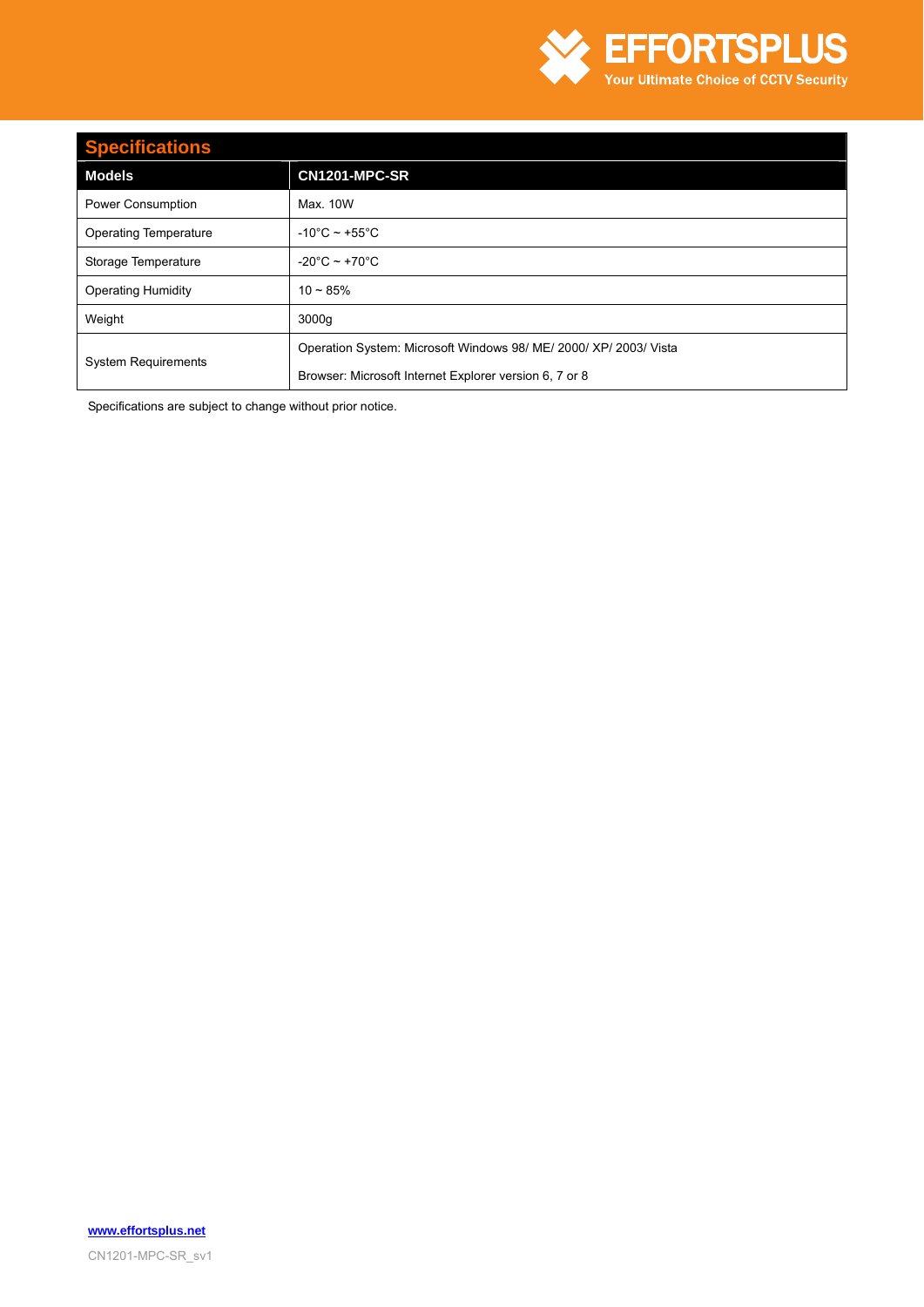

# <span id="page-5-0"></span>**Wireless IP Mega Pixel Outdoor IR**

**Cameras** (Built-in SD Card Slot)

# **CN1201-MPC-WSR**



## **Specifications**

| <b>Models</b>              | CN1201-MPC-WSR                                   |                                                                                         |  |
|----------------------------|--------------------------------------------------|-----------------------------------------------------------------------------------------|--|
| Image Device               | 1/3" CMOS                                        |                                                                                         |  |
| Minimum Illumination       | 0.3Lux (Color), 0.01Lux (B/W), 0Lux (IR On)      |                                                                                         |  |
| Video Compression          | H.264 Main Profile@ Level3.0                     |                                                                                         |  |
| Video Resolution           | 1600 x 1200, 1280 x 960, 1280 x 720, 800 x 600   |                                                                                         |  |
| Dual Streaming             | <b>H.264 &amp; MJPEG</b>                         |                                                                                         |  |
| Video Parameters           |                                                  | Brightness, Hue, Contrast, Saturation and Image quality                                 |  |
| <b>Streaming Format</b>    |                                                  | Video Streaming or Audio & Video composite Streaming                                    |  |
|                            | 1600 x 1200                                      | $1-15$ fps                                                                              |  |
|                            | 1280 x 960                                       | $1-25$ fps                                                                              |  |
| Video Frame Rate           | 1280 x 720                                       | $1-30$ fps                                                                              |  |
|                            | 800 x 600                                        | $1-30$ fps                                                                              |  |
| Video Compression Bit Rate | 30Kbit/s - 8Mbit/s                               |                                                                                         |  |
| Audio Input                | 1 channel linear input, Input Impedance: 1K ohms |                                                                                         |  |
| Audio Compression          | G.726, G.711, ADPCM                              |                                                                                         |  |
| Audio Output               | 1 channel linear output                          |                                                                                         |  |
| Two-way talk input         | Support Audio two-way talk                       |                                                                                         |  |
| Overlaid Caption           | Channel, Date, Bit rate, position adjustable     |                                                                                         |  |
| Local recording            | PC Hard disk                                     |                                                                                         |  |
| <b>Supported Protocols</b> |                                                  | TCP, UDP, IP, HTTP, FTP, SMTP, DHCP, DNS, ARP, ICMP, POP3, NTP, IPsec, UPNP, RTP, RTCP, |  |
|                            | 3GPP, RTSP and so on                             |                                                                                         |  |
|                            | 10Base-T/ 100Base-TX Ethernet port               |                                                                                         |  |
| System Interface           | Wifi port (802.11b/g)                            |                                                                                         |  |
|                            | 1x RS485 port                                    |                                                                                         |  |
| Alarm Input                |                                                  | 1 channel on/ off input, support Normal Open (NO) or Normal Close (NC)                  |  |
| Alarm Output               | 1 channel on/ off output, 120VAC 1A/ 24VDC 1A    |                                                                                         |  |
| Alarm Message              | Sending alarm message by email                   |                                                                                         |  |
| IR LED                     | 48pcs                                            |                                                                                         |  |
| IR Effective Range         | 30-50m                                           |                                                                                         |  |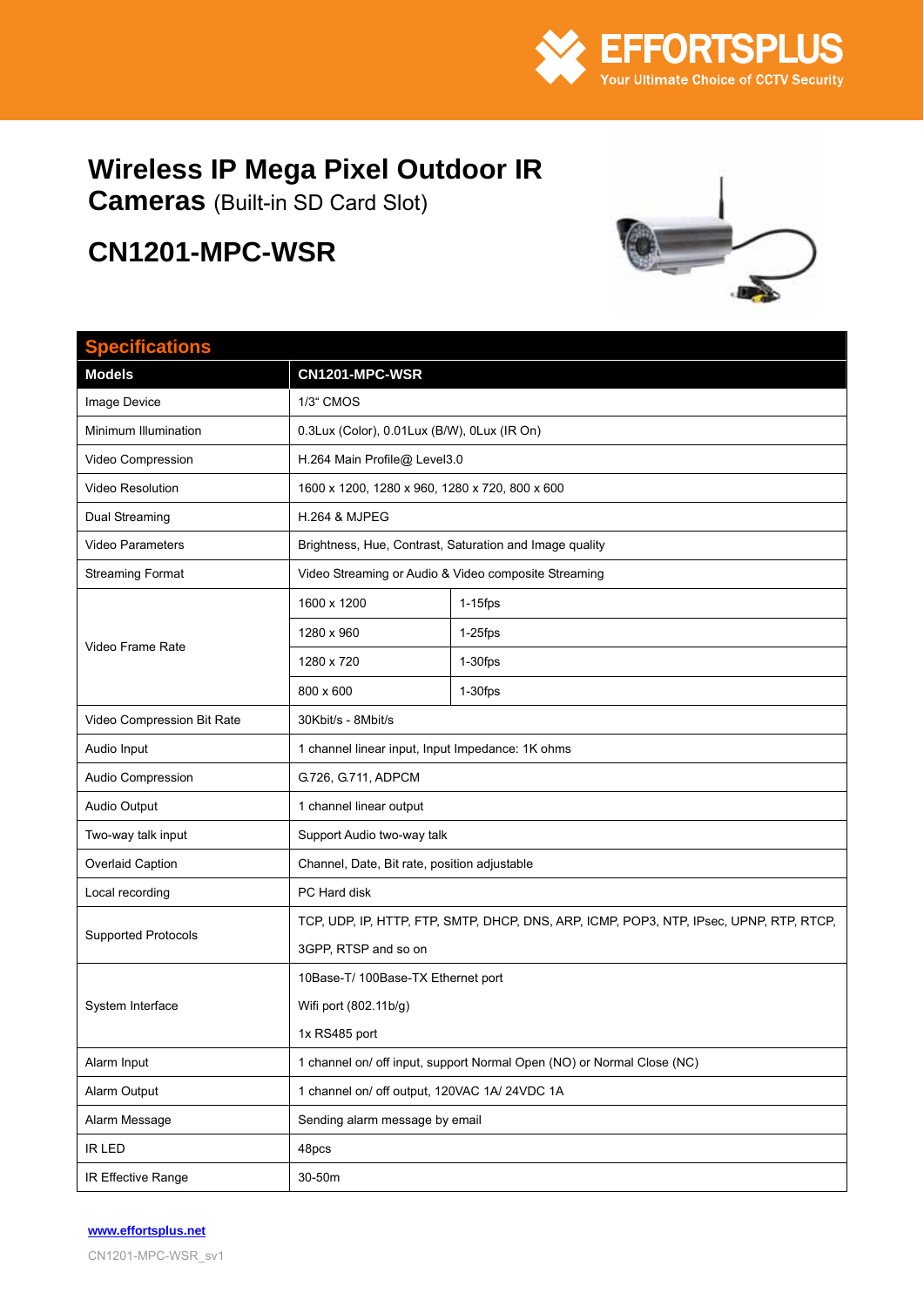

## **Specifications**

| $\sim$ potentiacanome<br>T   |                                                                   |
|------------------------------|-------------------------------------------------------------------|
| Models                       | CN1201-MPC-WSR                                                    |
| Power Supply                 | 12VDC 1A                                                          |
| Power Consumption            | Max. 10W                                                          |
| <b>Operating Temperature</b> | $-10^{\circ}$ C ~ +55 $^{\circ}$ C                                |
| Storage Temperature          | $-20^{\circ}$ C ~ +70 $^{\circ}$ C                                |
| <b>Operating Humidity</b>    | $10 - 85%$                                                        |
| Weight                       | 3000g                                                             |
|                              | Operation System: Microsoft Windows 98/ ME/ 2000/ XP/ 2003/ Vista |
| <b>System Requirements</b>   | Browser: Microsoft Internet Explorer version 6, 7 or 8            |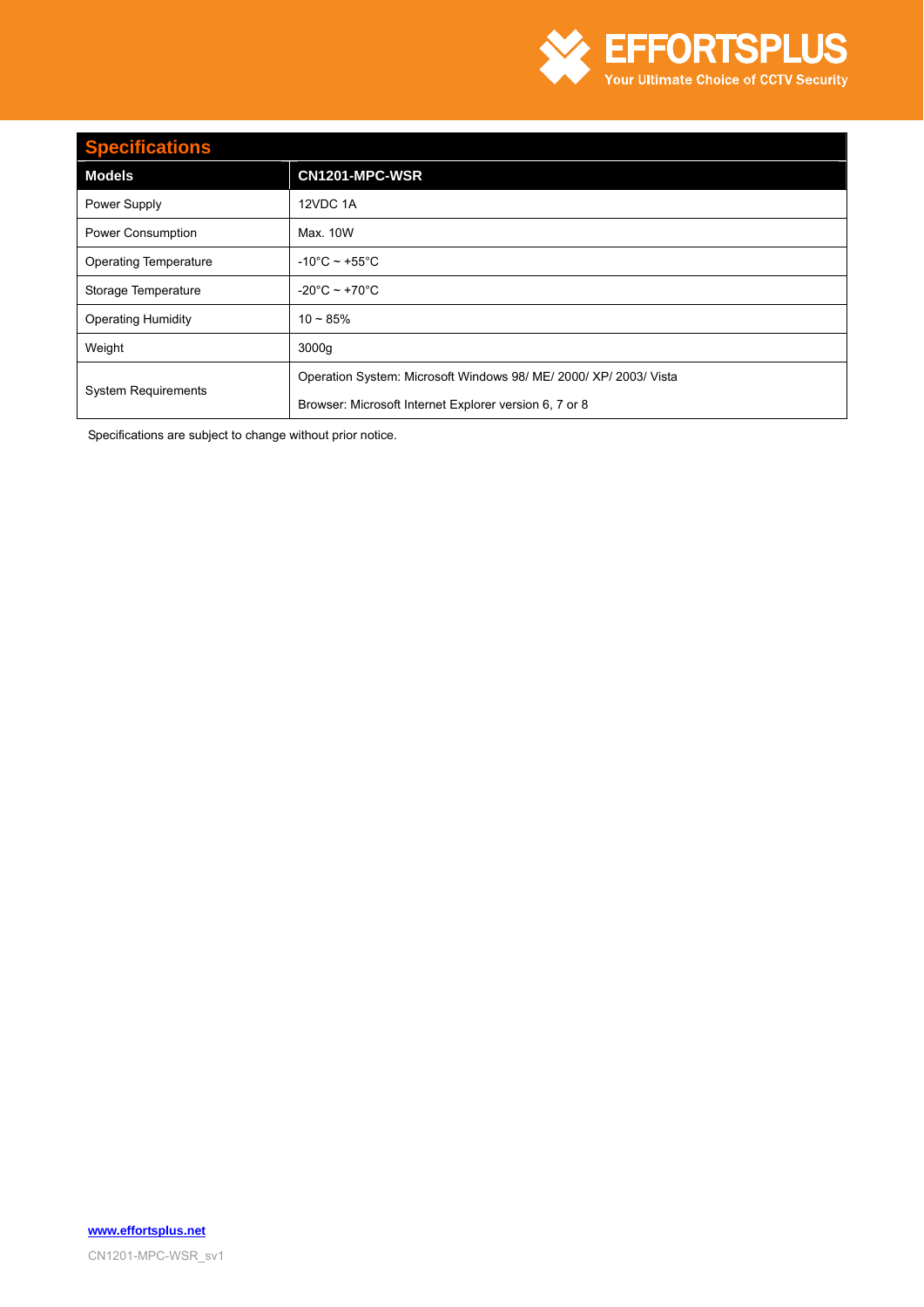

## <span id="page-7-0"></span>**Wired IP Dome IR Cameras**

## **CN1202-R Series**



## **Specifications Models CN1202-SCU-R CN1202-SCX-R CN1202-SCH-R CN1202-SCC-R** Image Device  $\begin{array}{|c|c|c|}\n\hline\n1/3" SONY ExView \\
\hline\n\end{array}$ 1/3" SONY Super HAD CCD 1/3" SONY CCD Effective Pixels (H x V) PAL: 352 x 288 (CIF), 704 x 288 (2CIF), 704 x 576 (D1) NTSC: 352 x 240 (CIF), 704 x 240 (2CIF), 704 x 480 (D1) Signal System **PAL/ NTSC** Horizontal Resolution **Fig. 1.420TVL** 520TVL 520TVL 520TVL 500TVL Minimum Illumination 0.5Lux Video Compression | H.264 Main Profile@ Level 3.0 Video Parameters **Brightness**, Hue, Contrast, Saturation and Image quality Streaming Format Optional Video Streaming or Audio & Video composite Streaming Video Frame Rate | PAL: 1-25fps NTSC: 1-30fps Video Bit Rate  $\vert$  30Kbit/s - 16Mbit/s Audio Input 1 channel Microphone or linear input (configured by software), Input Impedance: 1K ohms Audio Compression <br> G.726, G.711, ADPCM Audio Output 1 channel linear output Supported Protocols TCP, UDP, IP, HTTP, FTP, SMTP, DHCP, DNS, ARP, ICMP, POP3, NTP, IPsec, UPNP, RTP, RTSP, RTCP. System Interface 10Base-T/ 100Base-TX Ethernet port, 1x RS485 port, 1x RS232 port Alarm Input 1 channel on/ off input, support Normal Open (NO) or Normal Close (NC) Alarm Output 1 channel on/off output, 120VAC 1A/ 24VDC 1A Power Supply 12VDC 1A Power Consumption Max. 6W Operating Temperature | -10°C ~ +55°C Storage Temperature | -20°C ~ +70°C Operating Humidity 10 ~ 85% Dimensions 120mm (L) x 140mm (W) x 140mm (H) Weight 1500g System Requirements Operation System: Microsoft Windows 98/ ME/ 2000/ XP/ 2003/ Vista Browser: Microsoft Internet Explorer version 6, 7 or 8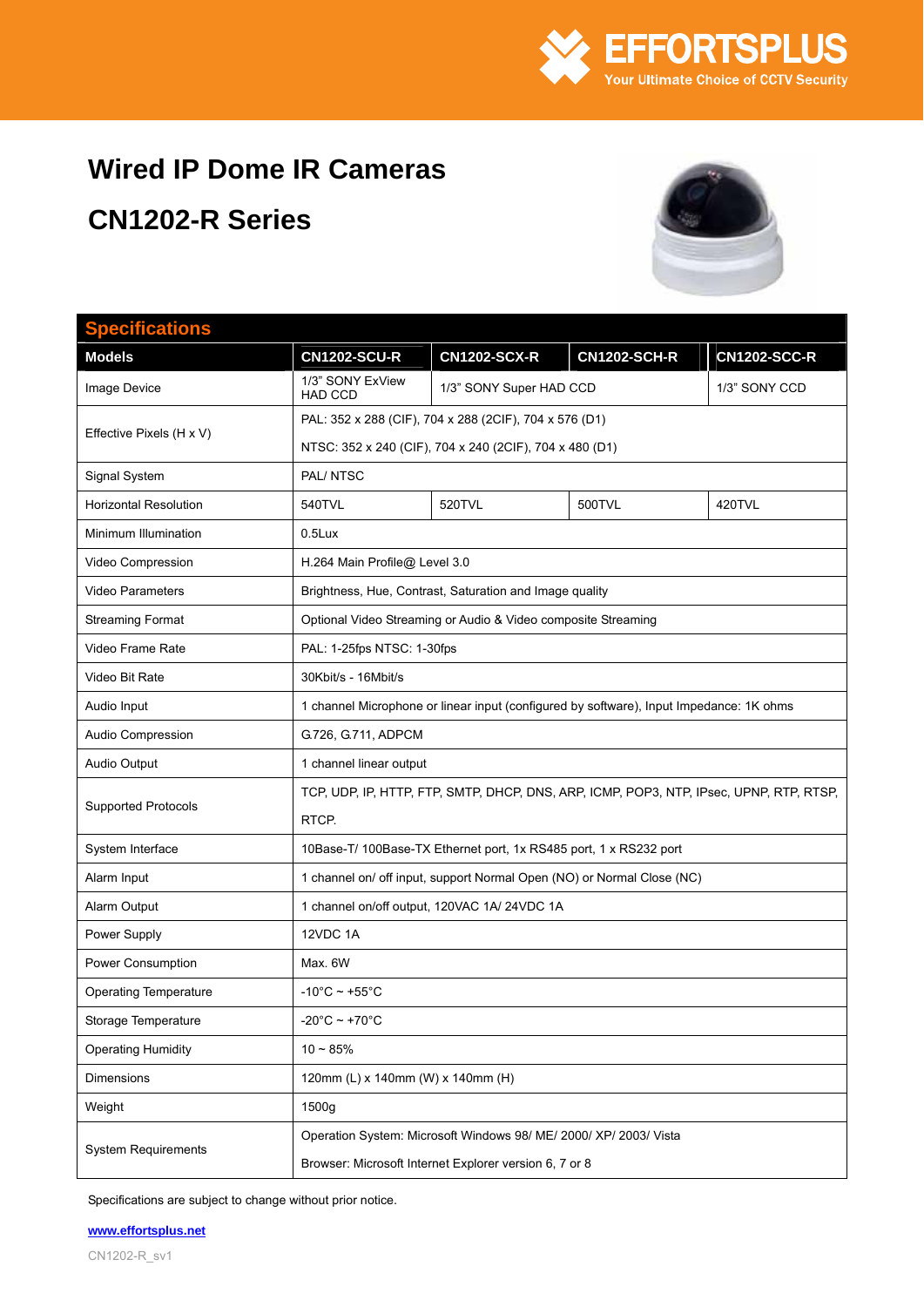

# <span id="page-8-0"></span>**Wired Indoor Network IP Box Camera**

(Built-in SD Card Slot)

# **CN1210-S Series**



| <b>Specifications</b>        |                                                              |                                                                                         |                     |                     |  |
|------------------------------|--------------------------------------------------------------|-----------------------------------------------------------------------------------------|---------------------|---------------------|--|
| <b>Models</b>                | <b>CN1210-SCU-S</b>                                          | <b>CN1210-SCX-S</b>                                                                     | <b>CN1210-SCH-S</b> | <b>CN1210-SCC-S</b> |  |
| Image Device                 | 1/3" SONY ExView<br><b>HAD CCD</b>                           | 1/3" SONY Super HAD CCD                                                                 |                     | 1/3" SONY CCD       |  |
|                              | PAL: 352 x 288 (CIF), 704 x 288 (2CIF), 704 x 576 (D1)       |                                                                                         |                     |                     |  |
| Effective Pixels (H x V)     |                                                              | NTSC: 352 x 240 (CIF), 704 x 240 (2CIF), 704 x 480 (D1)                                 |                     |                     |  |
| Signal System                | PAL/NTSC                                                     |                                                                                         |                     |                     |  |
| <b>Horizontal Resolution</b> | 540TVL                                                       | 520TVL                                                                                  | 500TVL              | 420TVL              |  |
| Auto Iris Control            | DC Drive                                                     |                                                                                         |                     |                     |  |
| Minimum Illumination         | $0.5$ Lux                                                    |                                                                                         |                     |                     |  |
| Video Compression            | H.264 Main Profile 3.0                                       |                                                                                         |                     |                     |  |
| Dual Streaming               | <b>H.264 &amp; MJPEG</b>                                     |                                                                                         |                     |                     |  |
| <b>Video Parameters</b>      |                                                              | Brightness, Hue, Contrast, Saturation and Image quality                                 |                     |                     |  |
| <b>Streaming Format</b>      |                                                              | Optional Video Streaming or Audio & Video composite Streaming                           |                     |                     |  |
| Video Frame Rate             | PAL: 1-25 fps; NTSC: 1-30 fps                                |                                                                                         |                     |                     |  |
| Video Compression Bit Rate   | 30Kbit/S - 16Mbit/S                                          |                                                                                         |                     |                     |  |
| Video Output                 | 1 channel composite video output                             |                                                                                         |                     |                     |  |
| Audio Input                  | 1 channel, linear input, Input Impedance: 1K ohms            |                                                                                         |                     |                     |  |
| Audio Compression            | G.726, G.711, ADPCM                                          |                                                                                         |                     |                     |  |
| Audio Output                 | 1 channel, RCA interface, linear output                      |                                                                                         |                     |                     |  |
| Audio Two-way Talk           | Built in Audio I/O port                                      |                                                                                         |                     |                     |  |
|                              |                                                              | TCP, UDP, IP, HTTP, FTP, SMTP, DHCP, DNS, ARP, ICMP, POP3, NTP, IPsec, UPNP, RTP, RTCP, |                     |                     |  |
| <b>Supported Protocols</b>   | RTSP.                                                        |                                                                                         |                     |                     |  |
|                              | 10M/100M self-adapting Ethernet port                         |                                                                                         |                     |                     |  |
| System Interface             | 1x RS485 port, 1 RS232 port (supports transparent protocols) |                                                                                         |                     |                     |  |
|                              | SD card slot                                                 |                                                                                         |                     |                     |  |
| Alarm Input                  |                                                              | 1channel on/ off input, support Normal Open (NO) or Normal Close (NC)                   |                     |                     |  |
| Alarm Output                 | 1 channel on/off, 120VAC 1A/ 24VDC 1A                        |                                                                                         |                     |                     |  |
| Power Supply                 | 12VDC 1A                                                     |                                                                                         |                     |                     |  |
| Power Consumption            | 6W Max.                                                      |                                                                                         |                     |                     |  |
| Operating Temperature        | $-10^{\circ}$ C $- +55^{\circ}$ C                            |                                                                                         |                     |                     |  |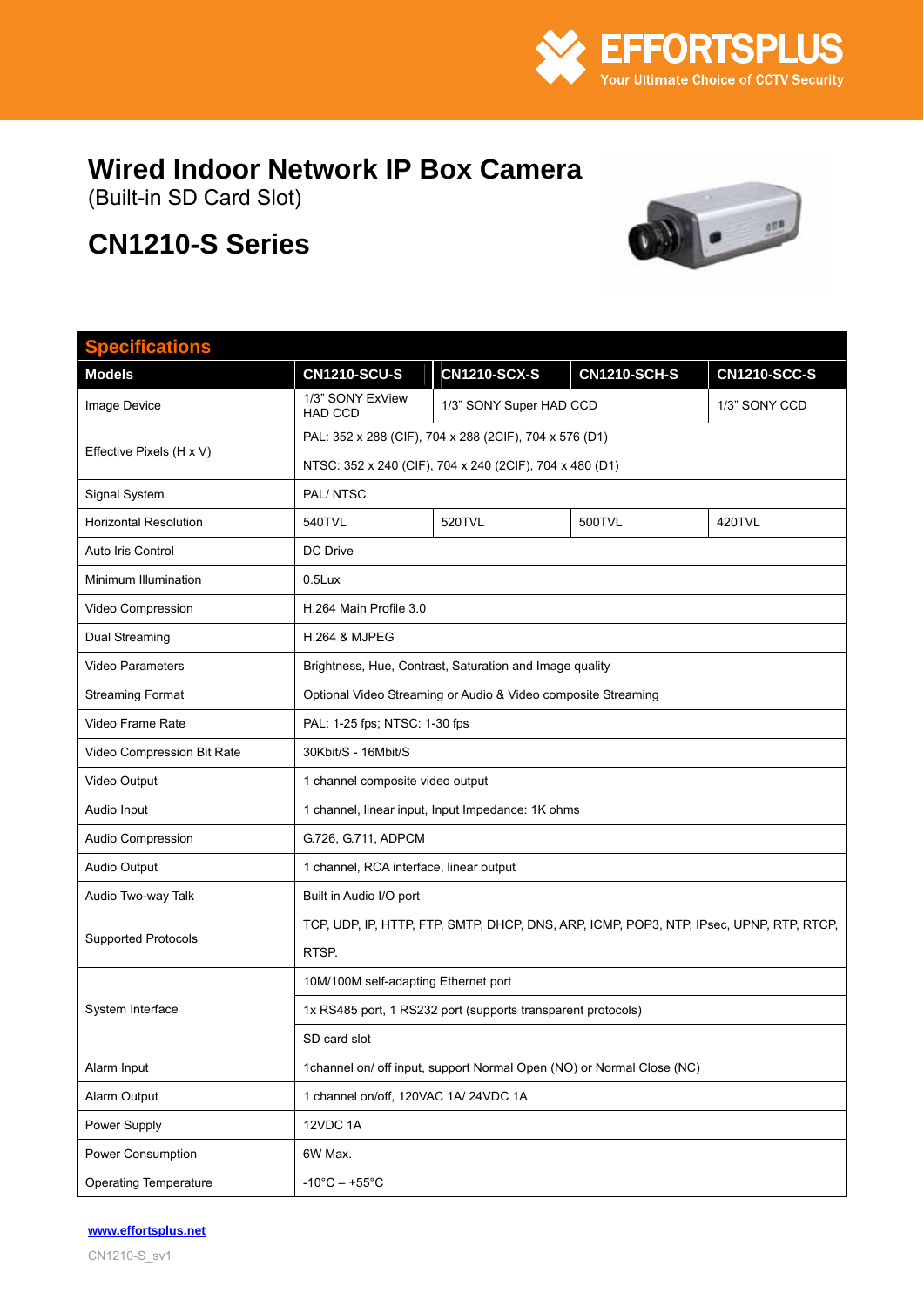

| <b>Specifications</b>                                        |                                                        |                     |                     |                     |
|--------------------------------------------------------------|--------------------------------------------------------|---------------------|---------------------|---------------------|
| <b>Models</b>                                                | <b>CN1210-SCU-S</b>                                    | <b>CN1210-SCX-S</b> | <b>CN1210-SCH-S</b> | <b>CN1210-SCC-S</b> |
| Storage Temperature                                          | $-20^{\circ}$ C ~ +70 $^{\circ}$ C                     |                     |                     |                     |
| <b>Operating Humidity</b>                                    | $10 \sim 85\%$                                         |                     |                     |                     |
| <b>Dimensions</b>                                            | 150mm (L) x 70mm (W) x 65mm (H)                        |                     |                     |                     |
| Weight                                                       | 800g (Lens is excluded)                                |                     |                     |                     |
| Operation System: Microsoft Windows 98/ME/2000/XP/2003/Vista |                                                        |                     |                     |                     |
| <b>System Requirements</b>                                   | Browser: Microsoft Internet Explorer version 6, 7 or 8 |                     |                     |                     |

**www.effortsplus.net**

CN1210-S\_sv1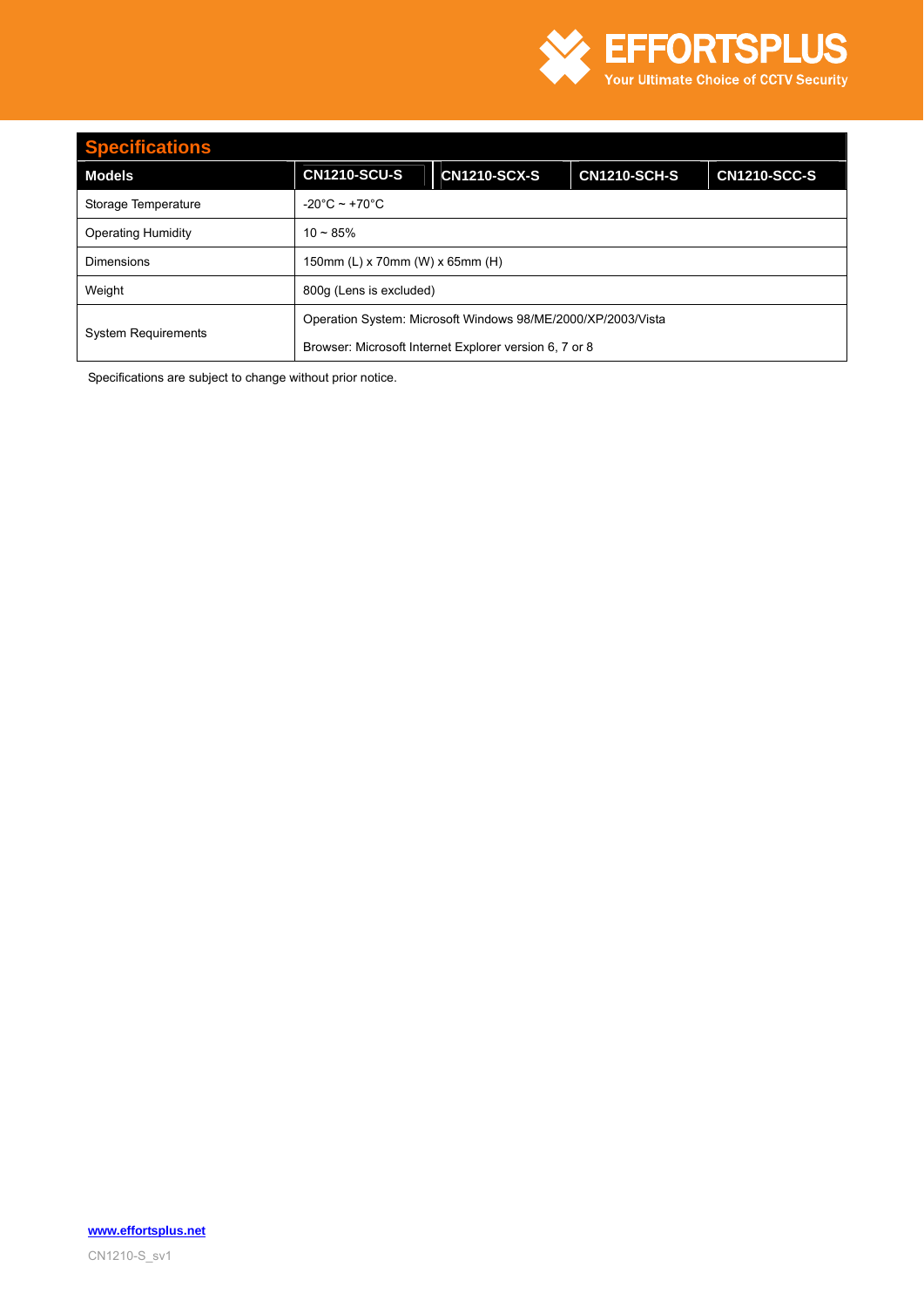

# <span id="page-10-0"></span>**Wireless Indoor Network IP Box**

**Camera** (Built-in SD Card Slot)

# **CN1210-WS Series**



| <b>Specifications</b>        |                                                              |                                                                                         |                      |                      |  |
|------------------------------|--------------------------------------------------------------|-----------------------------------------------------------------------------------------|----------------------|----------------------|--|
| <b>Models</b>                | <b>CN1210-SCU-WS</b>                                         | <b>CN1210-SCX-WS</b>                                                                    | <b>CN1210-SCH-WS</b> | <b>CN1210-SCC-WS</b> |  |
| Image Device                 | 1/3" SONY ExView<br><b>HAD CCD</b>                           | 1/3" SONY CCD<br>1/3" SONY Super HAD CCD                                                |                      |                      |  |
|                              | PAL: 352 x 288 (CIF), 704 x 288 (2CIF), 704 x 576 (D1)       |                                                                                         |                      |                      |  |
| Effective Pixels (H x V)     | NTSC: 352 x 240 (CIF), 704 x 240 (2CIF), 704 x 480 (D1)      |                                                                                         |                      |                      |  |
| Signal System                | PAL/NTSC                                                     |                                                                                         |                      |                      |  |
| <b>Horizontal Resolution</b> | 540TVL                                                       | 520TVL                                                                                  | 500TVL               | 420TVL               |  |
| Auto Iris Control            | DC Drive                                                     |                                                                                         |                      |                      |  |
| Minimum Illumination         | $0.5$ Lux                                                    |                                                                                         |                      |                      |  |
| Video Compression            | H.264 Main Profile 3.0                                       |                                                                                         |                      |                      |  |
| Dual Streaming               | <b>H.264 &amp; MJPEG</b>                                     |                                                                                         |                      |                      |  |
| Video Parameters             |                                                              | Brightness, Hue, Contrast, Saturation and Image quality                                 |                      |                      |  |
| <b>Streaming Format</b>      |                                                              | Optional Video Streaming or Audio & Video composite Streaming                           |                      |                      |  |
| Video Frame Rate             | PAL: 1-25 fps; NTSC: 1-30 fps                                |                                                                                         |                      |                      |  |
| Video Compression Bit Rate   | 30Kbit/S - 16Mbit/S                                          |                                                                                         |                      |                      |  |
| Video Output                 | 1 channel composite video output                             |                                                                                         |                      |                      |  |
| Audio Input                  | 1 channel, linear input, Input Impedance: 1K ohms            |                                                                                         |                      |                      |  |
| Audio Compression            | G.726, G.711, ADPCM                                          |                                                                                         |                      |                      |  |
| Audio Output                 | 1 channel, RCA interface, linear output                      |                                                                                         |                      |                      |  |
| Audio Two-way Talk           | Built in Audio I/O port                                      |                                                                                         |                      |                      |  |
|                              |                                                              | TCP, UDP, IP, HTTP, FTP, SMTP, DHCP, DNS, ARP, ICMP, POP3, NTP, IPsec, UPNP, RTP, RTCP, |                      |                      |  |
| <b>Supported Protocols</b>   | RTSP.                                                        |                                                                                         |                      |                      |  |
|                              | 10M/100M self-adapting Ethernet port                         |                                                                                         |                      |                      |  |
|                              | 1x RS485 port, 1 RS232 port (supports transparent protocols) |                                                                                         |                      |                      |  |
| System Interface             | WiFi port (802.11b/g wireless network)                       |                                                                                         |                      |                      |  |
|                              | SD card slot                                                 |                                                                                         |                      |                      |  |
| Alarm Input                  |                                                              | 1channel on/ off input, support Normal Open (NO) or Normal Close (NC)                   |                      |                      |  |
| Alarm Output                 | 1 channel on/ off, 120VAC 1A/ 24VDC 1A                       |                                                                                         |                      |                      |  |
| Power Supply                 | 12VDC 1A                                                     |                                                                                         |                      |                      |  |
| Power Consumption            | 6W Max.                                                      |                                                                                         |                      |                      |  |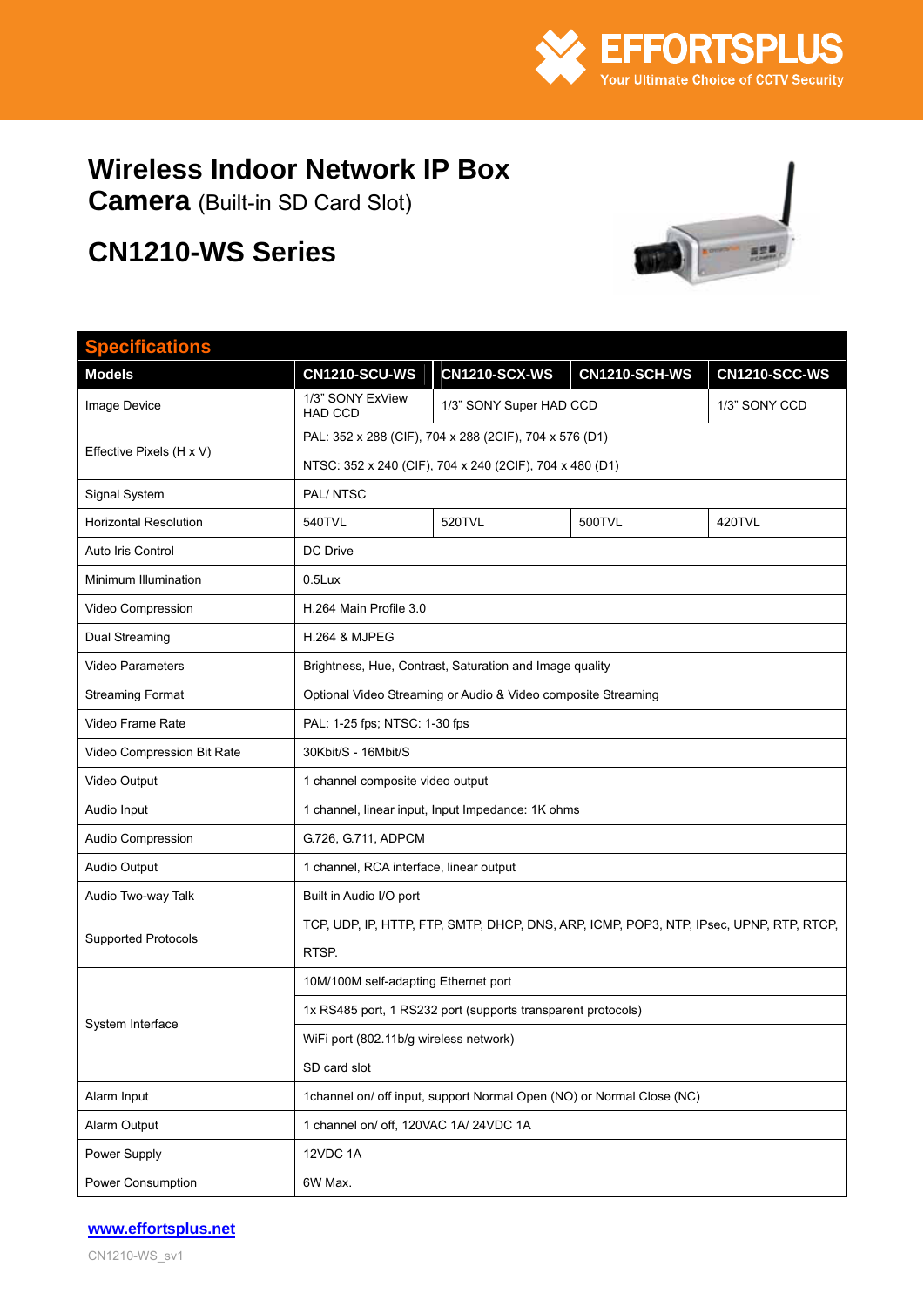

## **Specifications Models CN1210-SCU-WS CN1210-SCX-WS CN1210-SCH-WS CN1210-SCC-WS** Operating Temperature | -10°C – +55°C Storage Temperature  $\Big|$  -20°C ~ +70°C Operating Humidity 10 ~ 85% Dimensions 150mm (L) x 70mm (W) x 65mm (H) Weight **800g** (Lens is excluded) System Requirements Operation System: Microsoft Windows 98/ME/2000/XP/2003/Vista Browser: Microsoft Internet Explorer version 6, 7 or 8

Specifications are subject to change without prior notice.

**www.effortsplus.net** CN1210-WS\_sv1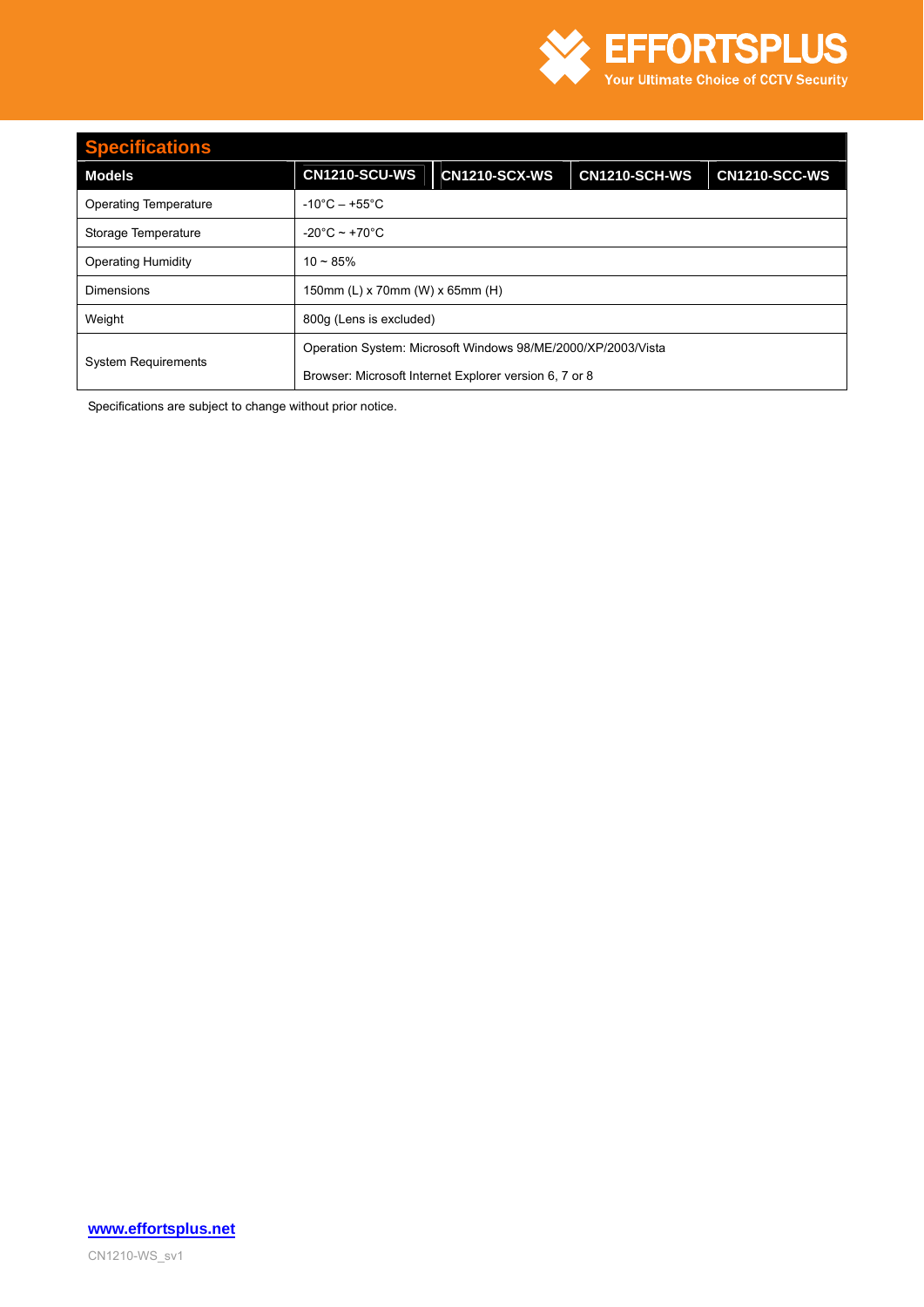

## <span id="page-12-0"></span>**Wired Outdoor Weatherproof IP Camera with IR** (Built-in SD Card Slot)

## **CN1211-SR Series**



| <b>Specifications</b>        |                                                                                         |                                                                       |               |                      |  |
|------------------------------|-----------------------------------------------------------------------------------------|-----------------------------------------------------------------------|---------------|----------------------|--|
| <b>Models</b>                | <b>CN1211-SCU-SR</b>                                                                    | <b>CN1211-SCX-SR</b>                                                  | CN1211-SCH-SR | <b>CN1211-SCC-SR</b> |  |
| Image Device                 | 1/3" SONY ExView<br><b>HAD CCD</b>                                                      | 1/3" SONY Super HAD CCD<br>1/3" SONY CCD                              |               |                      |  |
| Effective Pixels (H x V)     |                                                                                         | PAL: 352 x 288 (CIF), 704 x 288 (2CIF), 704 x 576 (D1)                |               |                      |  |
|                              |                                                                                         | NTSC: 352 x 240 (CIF), 704 x 240 (2CIF), 704 x 480 (D1)               |               |                      |  |
| Signal System                | PAL/NTSC                                                                                |                                                                       |               |                      |  |
| <b>Horizontal Resolution</b> | 540TVL                                                                                  | 520TVL                                                                | 500TVL        | 420TVL               |  |
| Minimum Illumination         | 0Lux (IR On)                                                                            |                                                                       |               |                      |  |
| Video Compression            | H.264 Main Profile3.0                                                                   |                                                                       |               |                      |  |
| Dual Streaming               | <b>H.264 &amp; MJPEG</b>                                                                |                                                                       |               |                      |  |
| Video Parameters             |                                                                                         | Brightness, Hue, Contrast, Saturation, Image quality                  |               |                      |  |
| <b>Streaming Format</b>      |                                                                                         | Optional Video Streaming or Audio & Video composite Streaming         |               |                      |  |
| Video Frame Rate             | PAL: 1-25 fps; NTSC: 1-30 fps                                                           |                                                                       |               |                      |  |
| Video Compression Bit Rate   | 30Kbit/S - 16Mbit/S                                                                     |                                                                       |               |                      |  |
| Audio Input                  | 1 channel, linear Input                                                                 |                                                                       |               |                      |  |
| Audio Compression            | G.726, G.711, ADPCM                                                                     |                                                                       |               |                      |  |
| Audio Output                 | 1 channel, RCA interface, linear output                                                 |                                                                       |               |                      |  |
| Audio Two-way Talk           | Built in Audio I/O port                                                                 |                                                                       |               |                      |  |
|                              | TCP, UDP, IP, HTTP, FTP, SMTP, DHCP, DNS, ARP, ICMP, POP3, NTP, IPsec, UPNP, RTP, RTCP, |                                                                       |               |                      |  |
| <b>Supported Protocols</b>   | RTSP.                                                                                   |                                                                       |               |                      |  |
|                              | 10M/100M self-adapting Ethernet port                                                    |                                                                       |               |                      |  |
| System Interface             |                                                                                         | 1x RS485 port, 1 RS232 port (supports transparent protocols)          |               |                      |  |
|                              | Embedded SD cad slot                                                                    |                                                                       |               |                      |  |
| Alarm Input                  |                                                                                         | 1channel on/ off input, support Normal Open (NO) or Normal Close (NC) |               |                      |  |
| Alarm Output                 |                                                                                         | 1 channel on/off output, 120VAC 1A/24VDC 1A                           |               |                      |  |
| IR LED                       | 48pcs                                                                                   |                                                                       |               |                      |  |
| IR Effective Range           | Max. 50m                                                                                |                                                                       |               |                      |  |
| Power Supply                 | 12VDC 1A                                                                                |                                                                       |               |                      |  |
| Power Consumption            | 10W Max.                                                                                |                                                                       |               |                      |  |
| <b>Operating Temperature</b> | $-10^{\circ}$ C ~ +55 $^{\circ}$ C                                                      |                                                                       |               |                      |  |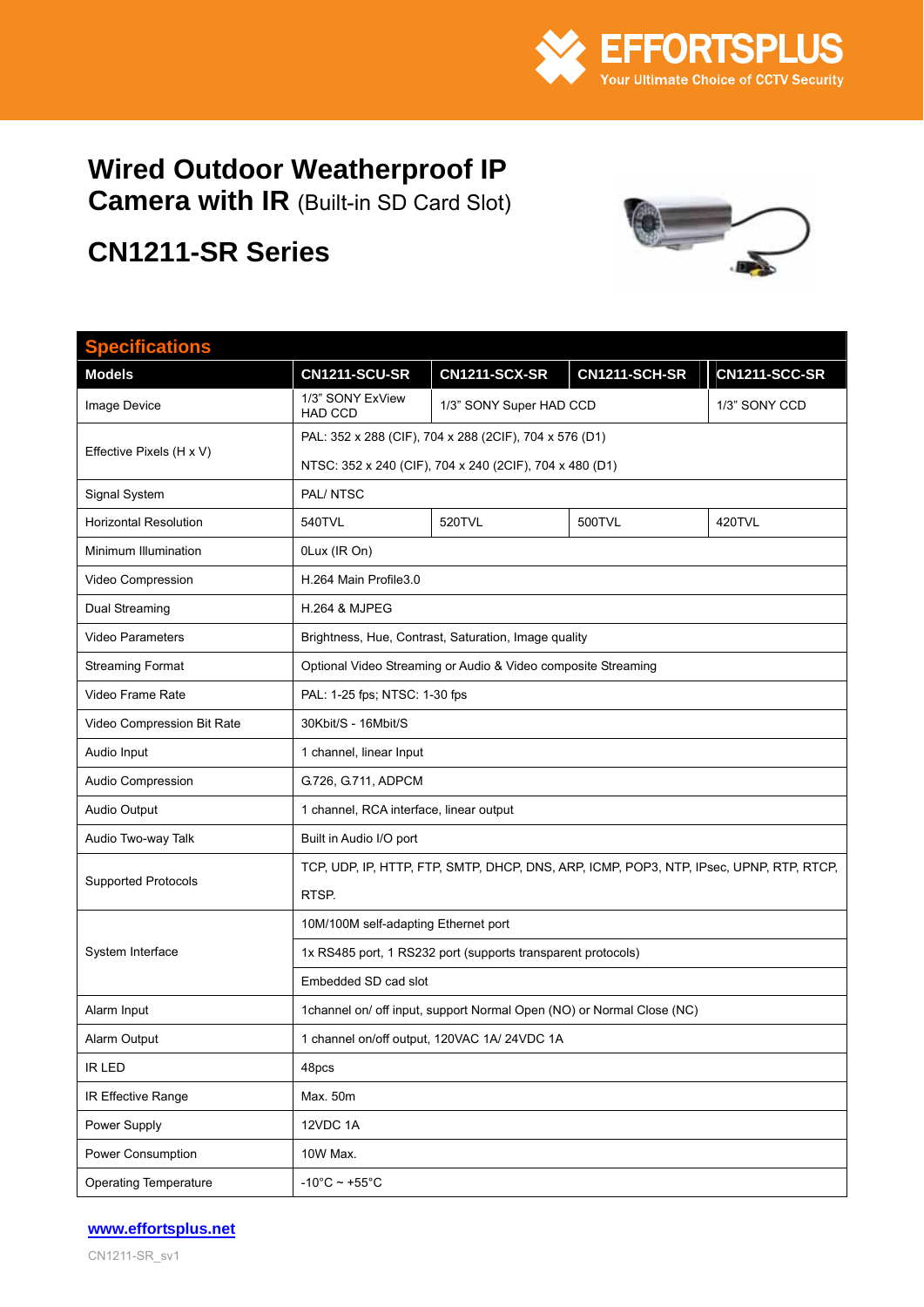

| <b>Specifications</b>                                        |                                                        |                      |                      |                      |
|--------------------------------------------------------------|--------------------------------------------------------|----------------------|----------------------|----------------------|
| Models                                                       | <b>CN1211-SCU-SR</b>                                   | <b>CN1211-SCX-SR</b> | <b>CN1211-SCH-SR</b> | <b>CN1211-SCC-SR</b> |
| Storage Temperature                                          | $-20^{\circ}$ C ~ +70 $^{\circ}$ C                     |                      |                      |                      |
| Operating Humidity                                           | $10 - 85%$                                             |                      |                      |                      |
| <b>Dimensions</b>                                            | 270mm (L) x 95mm (W) x 105mm (H)                       |                      |                      |                      |
| Weight                                                       | 3000q                                                  |                      |                      |                      |
| Operation System: Microsoft Windows 98/ME/2000/XP/2003/Vista |                                                        |                      |                      |                      |
| <b>System Requirements</b>                                   | Browser: Microsoft Internet Explorer version 6, 7 or 8 |                      |                      |                      |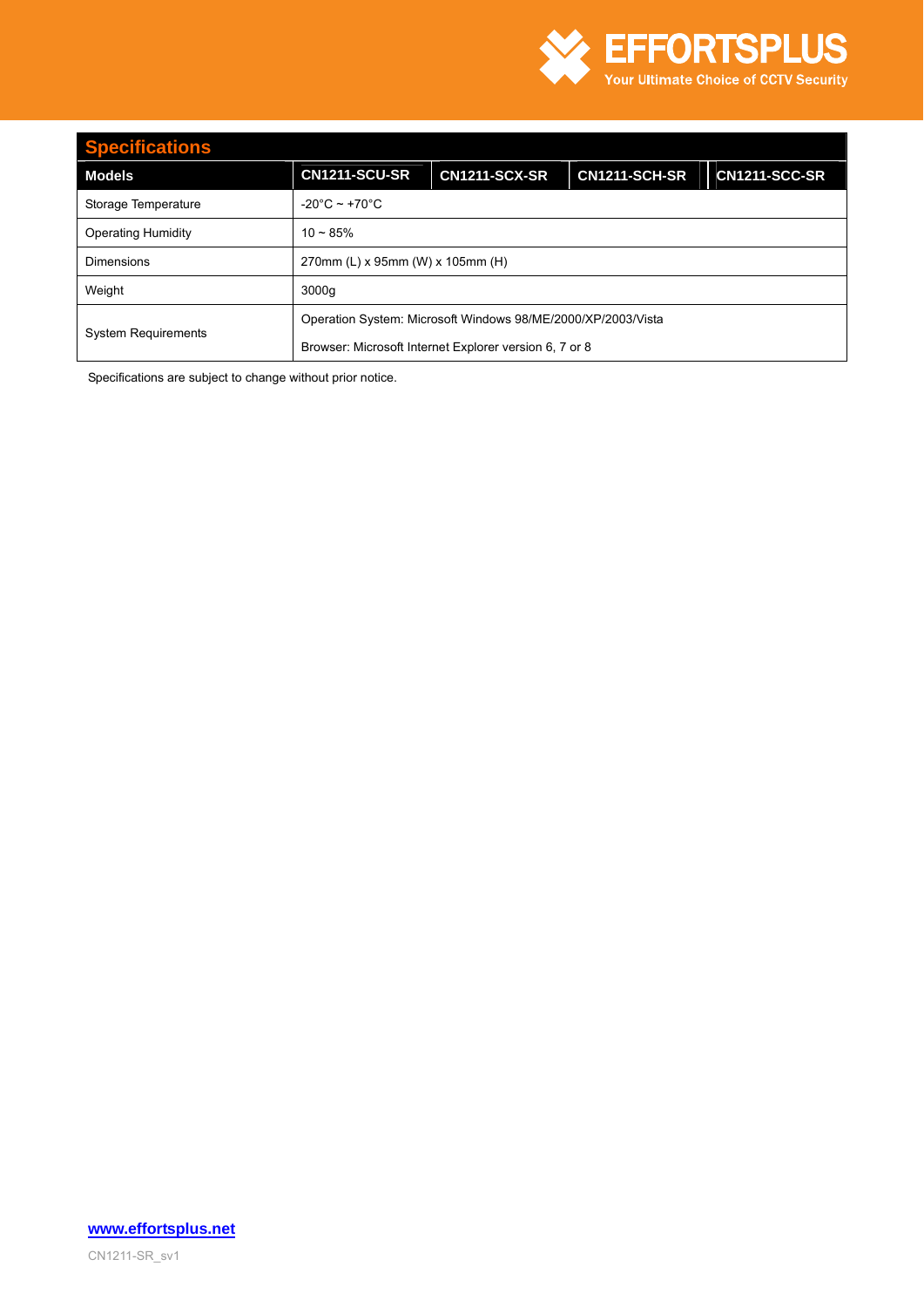

## <span id="page-14-0"></span>**Wireless IP Outdoor IR Cameras**

(Built-in SD Card Slot)

## **CN1211-WSR Series**



## **Specifications Models CN1211-SCU-WSR CN1211-SCX-WSR CN1211-SCH-WSR CN1211-SCC-WSR** Image Device  $\begin{array}{|c|c|c|c|}\n\hline\n1/3" SONY ExView \\
HBDCCD\n\end{array}$ 1/3" SONY Super HAD CCD 1/3" SONY CCD Effective Pixels (H x V) PAL: 352 x 288 (CIF), 704 x 288 (2CIF), 704 x 576 (D1) NTSC: 352 x 240 (CIF), 704 x 240 (2CIF), 704 x 480 (D1) Signal System **PAL/ NTSC** Horizontal Resolution 540TVL 520TVL 500TVL 420TVL Minimum Illumination **0.5Lux** Video Compression **H.264 Main Profile** Dual Streaming H.264 & MJPEG Video Parameters **Brightness**, Hue, Contrast, Saturation and Image quality Streaming Format Optional Video Streaming or Audio & Video composite Streaming Video Frame Rate PAL: 1-25 fps; NTSC: 1-30 fps Video Compression Bit Rate | 30Kbit/s - 16Mbit/s Audio Input 1 channel linear Input Audio Compression <br> G.726, G.711, ADPCM Audio Output 1 channel, RCA interface, linear output Audio Two-way Talk Built-in Audio I/O port Supported Protocols TCP, UDP, IP, HTTP, FTP, SMTP, DHCP, DNS, ARP, ICMP, POP3, NTP, IPsec, UPNP, RTP, RTSP, **RTCP** System Interface 10M/ 100M self-adapting Ethernet port 1x RS485 port, 1x RS232 port (supports transparent protocols) Wifi port (802.11b/g wireless network) Embedded SD card slot (optional) Alarm Input 1 channel on/ off input, support Normal Open (NO) or Normal Close (NC) Alarm Output 1 channel on/off output, 120VAC 1A/ 24VDC 1A IR LED 48pcs IR Effective Range Max. 50m Power Supply 12VDC 1A Power Consumption Max. 6W

#### **www.effortsplus.net**

CN1211-WSR\_sv1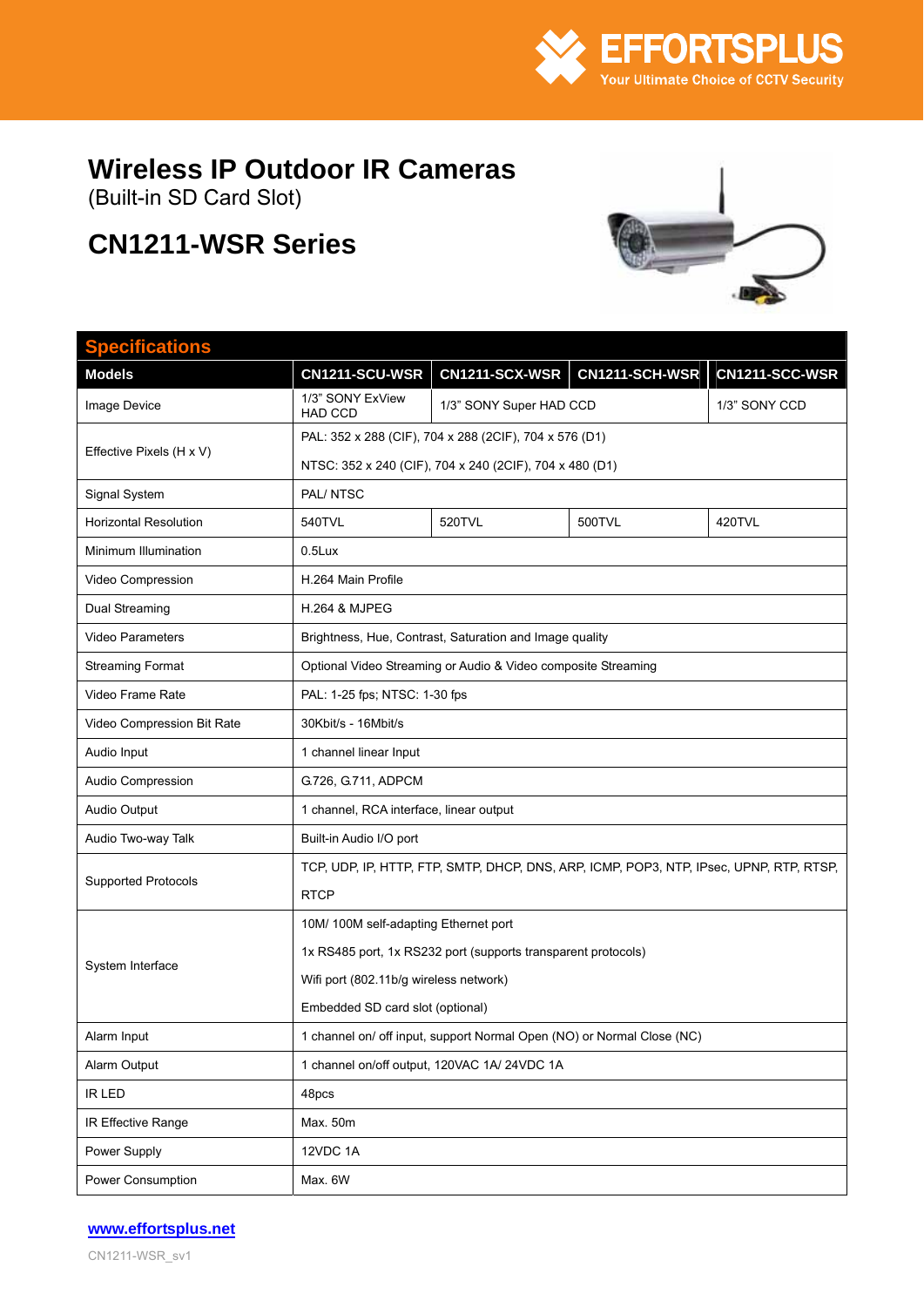

## **Specifications Models CN1211-SCU-WSR CN1211-SCX-WSR CN1211-SCH-WSR CN1211-SCC-WSR** Operating Temperature | -10°C ~ +55°C Storage Temperature  $\Big|$  -20°C ~ +70°C Operating Humidity 10 ~ 85% Dimensions 270mm (L) x 95mm (W) x 105mm (H) Weight 3000g System Requirements Operation System: Microsoft Windows 98/ ME/ 2000/ XP/ 2003/ Vista Browser: Microsoft Internet Explorer version 6, 7 or 8

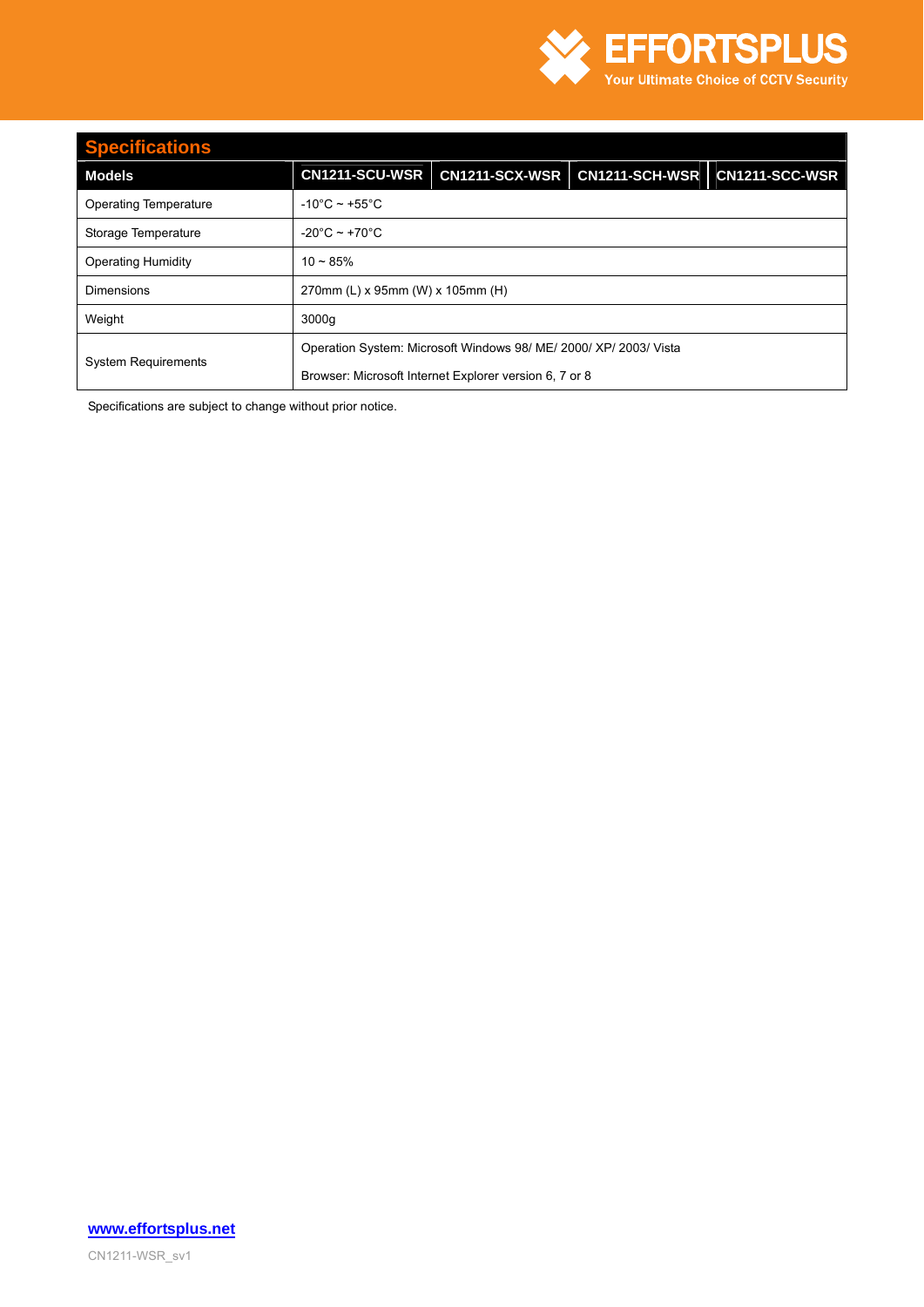

## <span id="page-16-0"></span>**Wireless/ Wired IP Dome Cameras**

**with IR** (Built-in SD Card Slot)

## **CN1212-WSR Series**



## **Specifications Models CN1212-SCU-WSR CN1212-SCX-WSR CN1212-SCH-WSR CN1212-SCC-WSR** Image Device  $\left| \begin{array}{c} 1/3" \ \, \text{SONY} \ \, \text{HAD CCD} \end{array} \right|$ 1/3" SONY Super HAD CCD 1/3" SONY CCD Effective Pixels (H x V) PAL: 352 x 288 (CIF), 704 x 288 (2CIF), 704 x 576 (D1) NTSC: 352 x 240 (CIF), 704 x 240 (2CIF), 704 x 480 (D1) Signal System **PAL/ NTSC** Horizontal Resolution 540TVL 520TVL 500TVL 420TVL Minimum Illumination | 0Lux (IR On) Video Compression **H.264 Main Profile** Cevel 3.0 Dual Streaming **Preferred, Altemate stream: H.264 & MJPEG** Video Parameters **Brightness**, Hue, Contrast, Saturation and Image quality Streaming Format Optional Video Streaming or Audio & Video composite Streaming Video Frame Rate **PAL: 1-25 fps; NTSC: 1-30 fps** Video Compression Bit Rate | 30Kbit/S - 16Mbit/S Audio Input 1 channel Microphone or linear input (configured by software) Input Impedance: 1K ohms Audio Compression <br> G.726, G.711, ADPCM Audio Output 1 channel linear output Video Output 1 channel composite video output Supported Protocols TCP, UDP, IP, HTTP, FTP, SMTP, DHCP, DNS, ARP, ICMP, POP3, NTP, IPsec, UPNP, RTP, RTCP, **RTSP** 10Base- T/100Base-TX Ethernet port 1x RS485 port, 1x RS232 port Wifi port (802.11b/g) System Interface SD card slot Wireless Alarm Interface Support alarm detectors, like smoking detectors, gas detectors and so on. Alarm Input 1 channel on/ off input, support Normal Open (NO) or Normal Close (NC) Alarm Output 1 channel on/off output, 120VAC 1A/ 24VDC 1A IR LED 16pcs IR Effective Range Nax. 10m Power Supply 12VDC 1A

#### **www.effortsplus.net**

CN1212-WSR\_sv1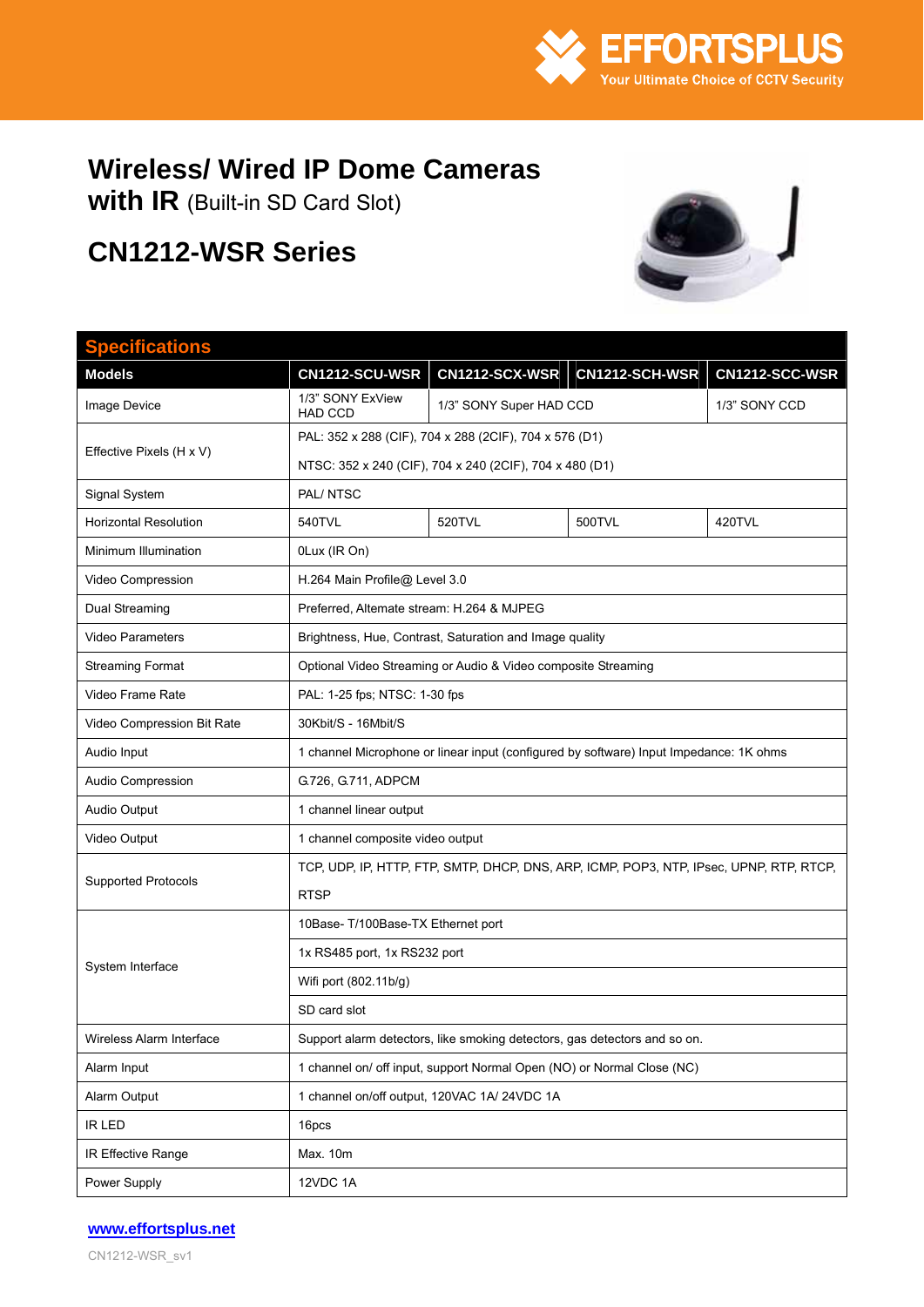

## **Specifications Models CN1212-SCU-WSR CN1212-SCX-WSR CN1212-SCH-WSR CN1212-SCC-WSR** Power Consumption Max. 6W Operating Temperature | -10°C ~ +55°C Storage Temperature | -20°C ~ +70°C Operating Humidity 10 ~ 85% Dimensions 120mm (L) x 140mm (W) x 140mm (H) Weight 1500g System Requirements Operation System: Microsoft Windows 98/ME/2000/XP/2003/Vista 32bit Browser: Microsoft Internet Explorer version 6, 7 or 8

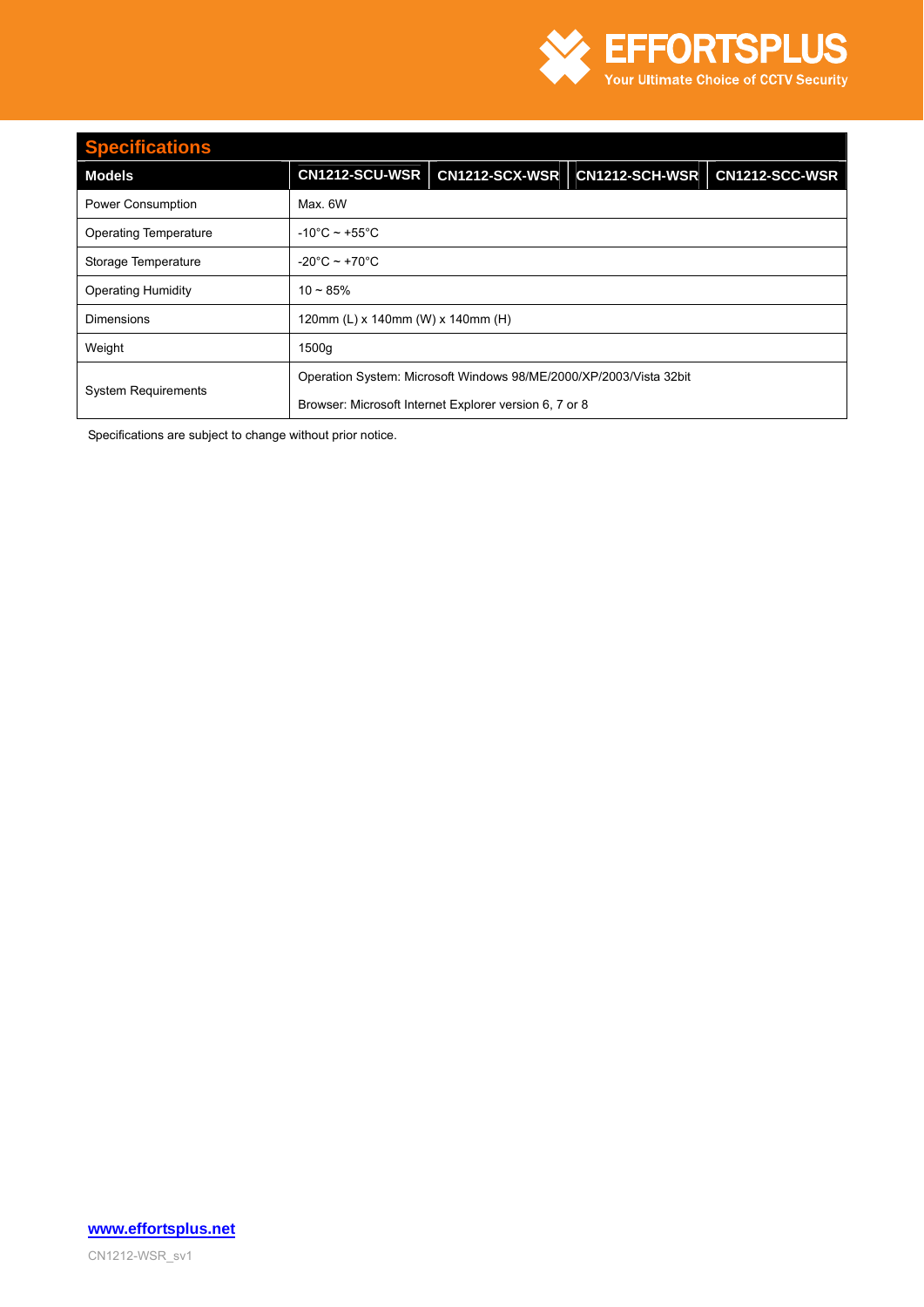

## <span id="page-18-0"></span>**Wired H.264 IP High Speed PTZ Dome Camera**

# **CN1203A Series**



## **Specifications Models CN1203A-L16 CN1203A-S18**  Image Device  $\vert$  1/4" SONY Super HAD CCD Resolution Dup to 480 TVL Minimum Illumination 1.0Lux (Color), 0.01Lux (Black, DSS) 0.5Lux (Color), 0.001Lux (Black) Camera **LG 16X Optical Zoom, 8X Digital Zoom** SONY 18X Optical Zoom, 12X Digital Zoom S/N Ratio > 48dB > 50dB Iris/ Focus **Auto/ Manual** Back Light Compensation | Super BLC Dome PT Angle: Horizontal 360°, Vertical: 180° Speed: Horizontal 0.1° - 150°/s, Vertical 0.1° - 100°/s Preset Position: 128, The RMS less than 0.05° The PST Speed: level 250°/s, vertical 200°/s Patrol Group: 8 Preset Position patrol, Keep time 2s - 250s Control: RS485 Size 5.9 inch Alloy Case Video Compression | H.264 Main Profile 3.0 Dual Streaming H.264 & MJPEG Effective Pixels (H x V) PAL: 352 x288 (CIF), 704 x 288 (2CIF), 704 x 576 (D1) NTSC: 352 x 240 (CIF), 704 x 240 (2CIF), 704 x 480 (D1) Video Parameters **Brightness**, Hue, Contrast, Saturation and Image quality Streaming Format Optional Video Streaming or Audio & Video composite Streaming Video Frame Rate **PAL: 1-25 fps: NTSC: 1-30 fps** Video Compression Bit Rate | 30Kbit/s - 16Mbit/s Video Output 1 channel composite streaming Audio Input 1 channel, linear input, Input Impedance: 1K ohms Audio Compression G.726, G.711, ADPCM Audio Output 1 channel, RCA interface, linear output Audio talk-back 1 channel, Audio In port Supported Protocols TCP, UDP, IP, HTTP, FTP, SMTP, DHCP, DNS, ARP, ICMP, POP3, NTP, IPsec, UPNP, RTP, RTSP, RTCP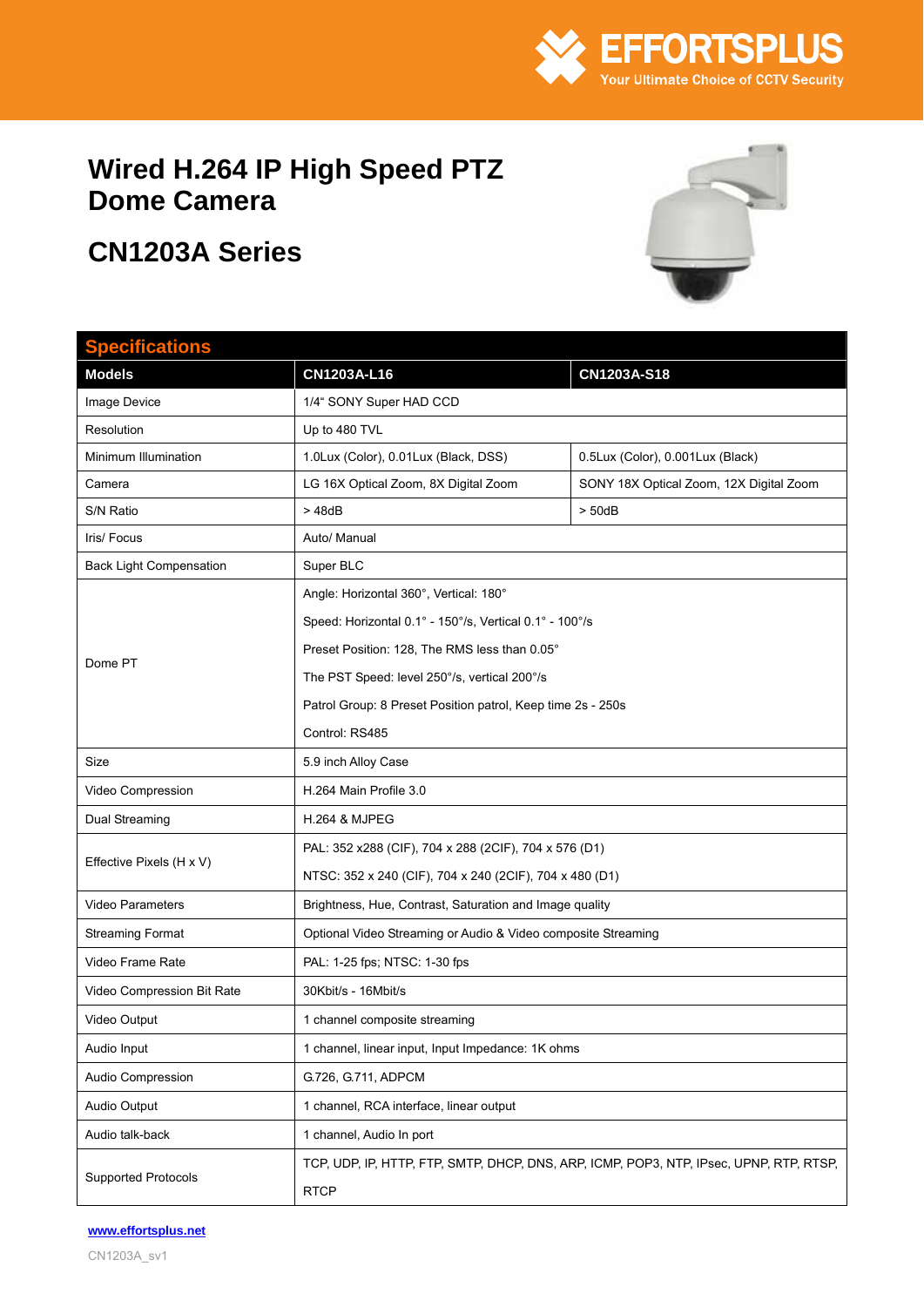

| <b>Specifications</b>                                                                |                                                                       |             |  |  |
|--------------------------------------------------------------------------------------|-----------------------------------------------------------------------|-------------|--|--|
| <b>Models</b>                                                                        | CN1203A-L16                                                           | CN1203A-S18 |  |  |
| Protocol (Available)                                                                 | Sony, Hitachi, CNB, LG                                                |             |  |  |
|                                                                                      | 10Base-T/100Base-TX                                                   |             |  |  |
| System Interface                                                                     | 1x RS485 port                                                         |             |  |  |
| Alarm Input                                                                          | 1channel on/ off input, support Normal Open (NO) or Normal Close (NC) |             |  |  |
| Alarm Output                                                                         | 1 channel on/off, 120VAC 1A/24VDC 1A                                  |             |  |  |
| Power Supply                                                                         | 12VDC, 1A                                                             |             |  |  |
| Power Consumption                                                                    | Max. 20W                                                              |             |  |  |
| <b>Operating Temperature</b>                                                         | $-10^{\circ}$ C ~ +55 $^{\circ}$ C                                    |             |  |  |
| Storage Temperature                                                                  | $-20^{\circ}$ C ~ +70 $^{\circ}$ C                                    |             |  |  |
| <b>Operating Humidity</b>                                                            | $10 - 85%$                                                            |             |  |  |
| <b>Dimensions</b>                                                                    | 300mm (L) x 260mm (W) x 260mm (H)                                     |             |  |  |
| Weight                                                                               | 10 kg                                                                 |             |  |  |
|                                                                                      | Operation System: Microsoft Windows 98/ME/2000/XP/2003/Vista          |             |  |  |
| <b>System Requirements</b><br>Browser: Microsoft Internet Explorer version 6, 7 or 8 |                                                                       |             |  |  |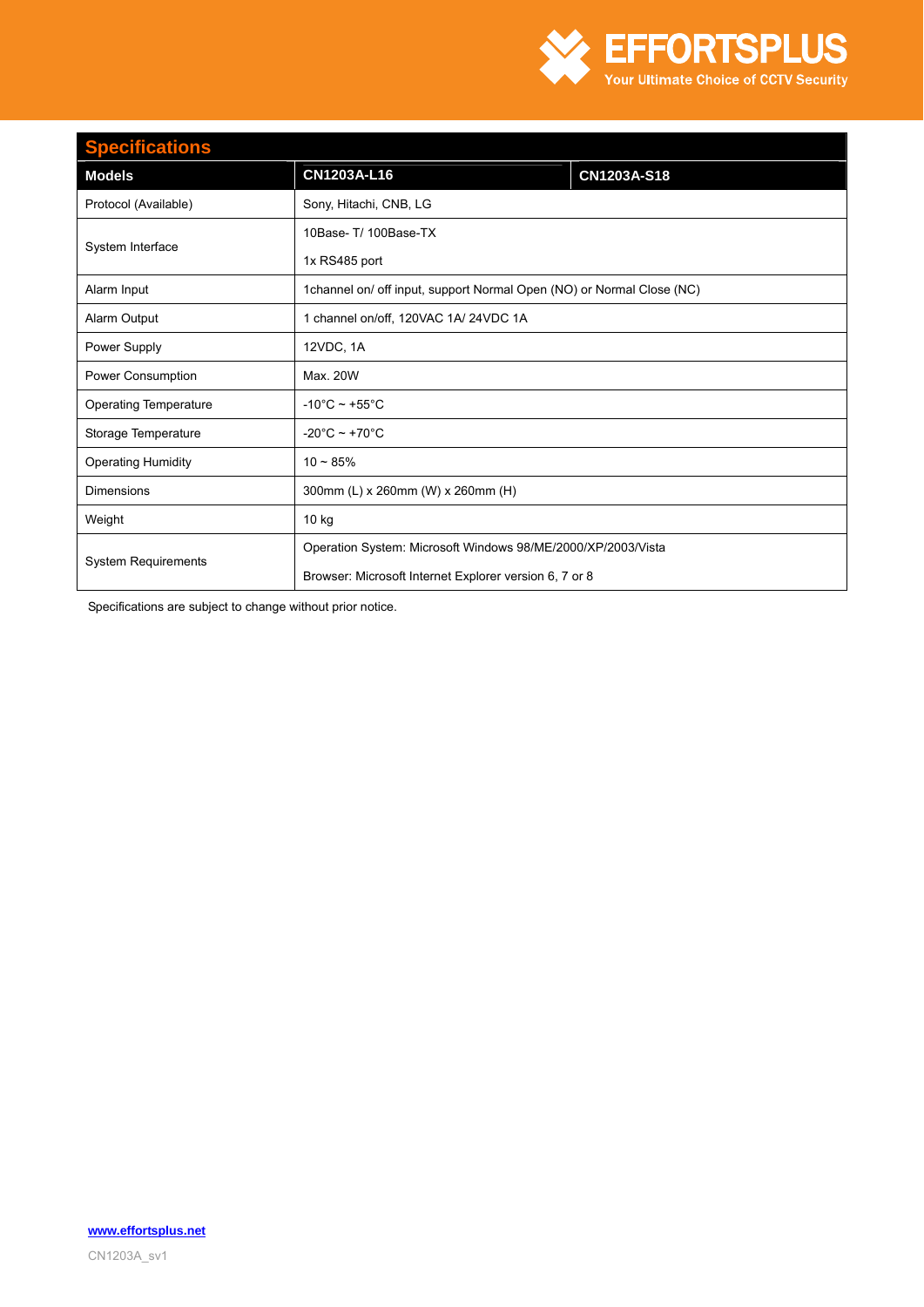

## <span id="page-20-0"></span>**Wired H.264 IP High Speed PTZ Dome Camera**

# **CN1203B Series**



| <b>Specifications</b>          |                                                                                         |                                         |  |  |
|--------------------------------|-----------------------------------------------------------------------------------------|-----------------------------------------|--|--|
| <b>Models</b>                  | CN1203B-L16                                                                             | CN1203B-S18                             |  |  |
| Image Device                   | 1/4" SONY Super HAD CCD                                                                 |                                         |  |  |
| Resolution                     | Up to 480 TVL                                                                           |                                         |  |  |
| Minimum Illumination           | 1.0Lux (Color), 0.01Lux (Black, DSS)                                                    | 0.5Lux (Color), 0.001Lux (Black)        |  |  |
| Camera                         | LG 16X Optical Zoom, 8X Digital Zoom                                                    | SONY 18X Optical Zoom, 12X Digital Zoom |  |  |
| S/N Ratio                      | >48dB                                                                                   | $>$ 50dB                                |  |  |
| Iris/ Focus                    | Auto/ Manual                                                                            |                                         |  |  |
| <b>Back Light Compensation</b> | Super BLC                                                                               |                                         |  |  |
|                                | Angle: Horizontal 360°, Vertical: 180°                                                  |                                         |  |  |
|                                | Speed: Horizontal 0.1° - 150°/s, Vertical 0.1° - 100°/s                                 |                                         |  |  |
| Dome PT                        | Preset Position: 128, The RMS less than 0.05°                                           |                                         |  |  |
|                                | The PST Speed: level 250°/s, vertical 200°/s                                            |                                         |  |  |
|                                | Patrol Group: 8 Preset Position patrol, Keep time 2s - 250s                             |                                         |  |  |
|                                | Control: RS485                                                                          |                                         |  |  |
| Size                           | 5.9 inch Alloy Case                                                                     |                                         |  |  |
| Video Compression              | H.264 Main Profile 3.0                                                                  |                                         |  |  |
| Dual Streaming                 | <b>H.264 &amp; MJPEG</b>                                                                |                                         |  |  |
|                                | PAL: 352 x288 (CIF), 704 x 288 (2CIF), 704 x 576 (D1)                                   |                                         |  |  |
| Effective Pixels (H x V)       | NTSC: 352 x 240 (CIF), 704 x 240 (2CIF), 704 x 480 (D1)                                 |                                         |  |  |
| Video Parameters               | Brightness, Hue, Contrast, Saturation and Image quality                                 |                                         |  |  |
| <b>Streaming Format</b>        | Optional Video Streaming or Audio & Video composite Streaming                           |                                         |  |  |
| Video Frame Rate               | PAL: 1-25 fps; NTSC: 1-30 fps                                                           |                                         |  |  |
| Video Compression Bit Rate     | 30Kbit/s - 16Mbit/s                                                                     |                                         |  |  |
| Video Output                   | 1 channel composite streaming                                                           |                                         |  |  |
| Audio Input                    | 1 channel, linear input, Input Impedance: 1K ohms                                       |                                         |  |  |
| Audio Compression              | G.726, G.711, ADPCM                                                                     |                                         |  |  |
| Audio Output                   | 1 channel, RCA interface, linear output                                                 |                                         |  |  |
| Audio talk-back                | 1 channel, Audio In port                                                                |                                         |  |  |
|                                | TCP, UDP, IP, HTTP, FTP, SMTP, DHCP, DNS, ARP, ICMP, POP3, NTP, IPsec, UPNP, RTP, RTSP, |                                         |  |  |
| <b>Supported Protocols</b>     | <b>RTCP</b>                                                                             |                                         |  |  |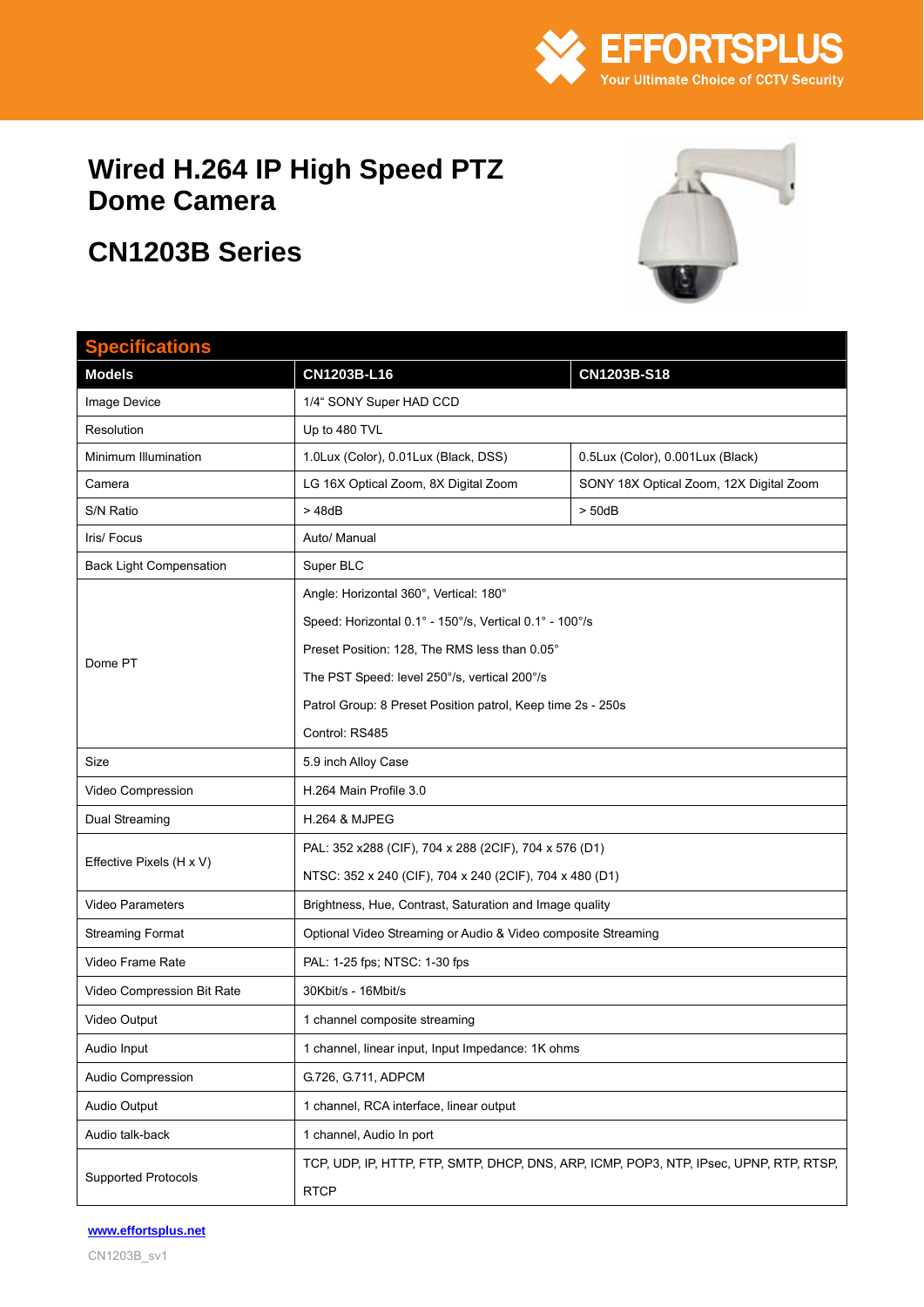

| <b>Specifications</b>        |                                                                       |             |
|------------------------------|-----------------------------------------------------------------------|-------------|
| <b>Models</b>                | CN1203B-L16                                                           | CN1203B-S18 |
| Protocol (Available)         | Sony, Hitachi, CNB, LG                                                |             |
| System Interface             | 10Base-T/100Base-TX                                                   |             |
|                              | 1x RS485 port                                                         |             |
| Alarm Input                  | 1channel on/ off input, support Normal Open (NO) or Normal Close (NC) |             |
| Alarm Output                 | 1 channel on/off, 120VAC 1A/24VDC 1A                                  |             |
| Power Supply                 | 12VDC, 1A                                                             |             |
| Power Consumption            | Max. 20W                                                              |             |
| <b>Operating Temperature</b> | $-10^{\circ}$ C ~ +55 $^{\circ}$ C                                    |             |
| Storage Temperature          | $-20^{\circ}$ C ~ +70 $^{\circ}$ C                                    |             |
| <b>Operating Humidity</b>    | $10 - 85%$                                                            |             |
| <b>Dimensions</b>            | 300mm (L) x 260mm (W) x 260mm (H)                                     |             |
| Weight                       | $10$ kg                                                               |             |
| <b>System Requirements</b>   | Operation System: Microsoft Windows 98/ME/2000/XP/2003/Vista          |             |
|                              | Browser: Microsoft Internet Explorer version 6, 7 or 8                |             |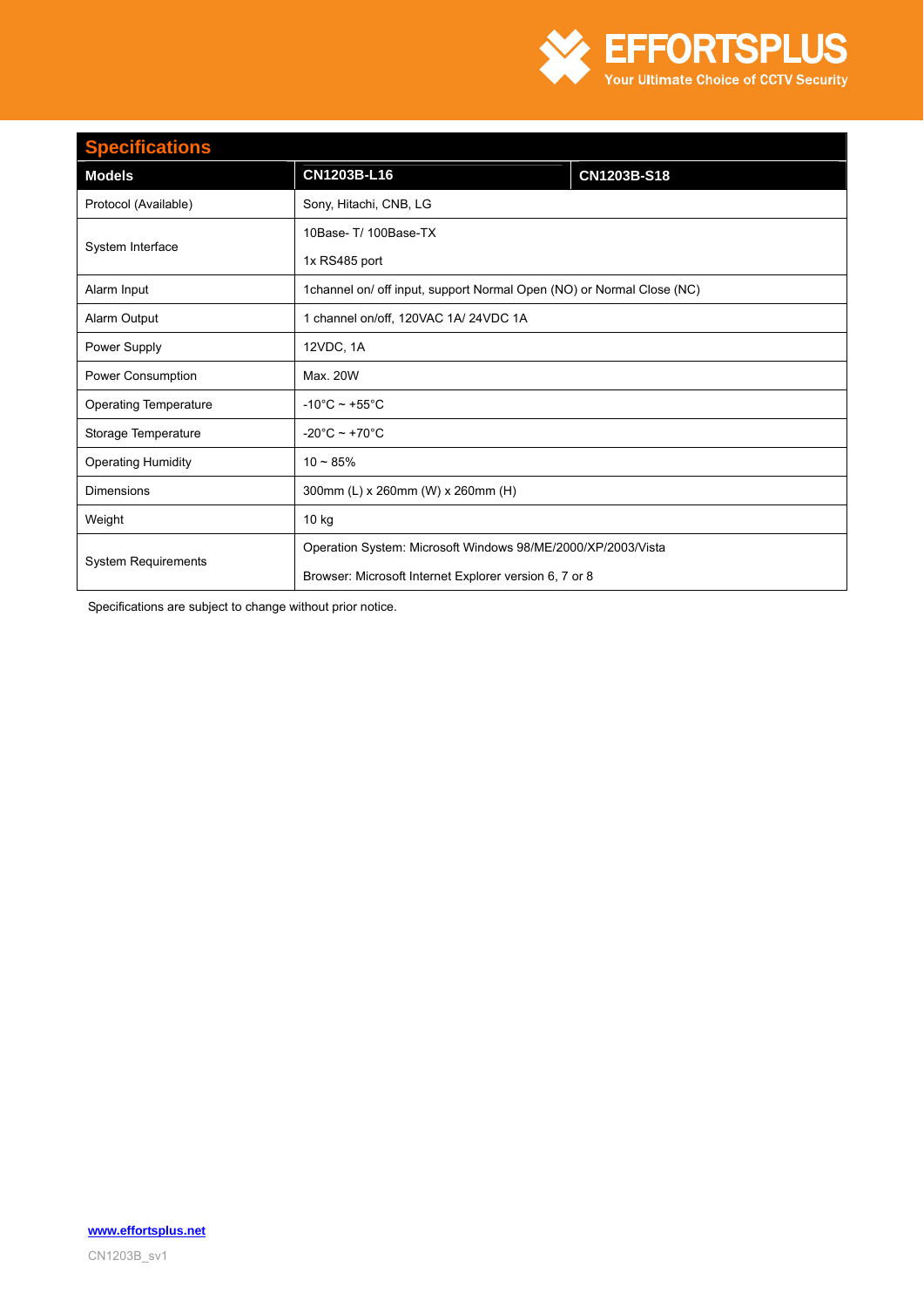

# <span id="page-22-0"></span>**Wireless IP High Speed PTZ Dome**

**Camera** (Built-in SD Card Slot)

## **CN1203-WS Series**

#### **Specifications**



| <b>Specifications</b>      |                                                                                   |                                                               |  |
|----------------------------|-----------------------------------------------------------------------------------|---------------------------------------------------------------|--|
| <b>Models</b>              | CN1203-S18-WS                                                                     | CN1203-L16-WS                                                 |  |
| Image Device               | 1/4" Sony Super HAD CCD                                                           |                                                               |  |
| Resolution                 | Up to 480 TVL                                                                     |                                                               |  |
| Signal System              | PAL/NTSC                                                                          |                                                               |  |
| Minimum Illumination       | 0.3Lux (Color), 0.01Lux (B/W)                                                     |                                                               |  |
| Camera Zoom                | SONY 18X Optical, 10X Digital                                                     | LG 16X Optical, 8X Digital                                    |  |
| Video Compression          | H.264 Main Profile 3.0                                                            |                                                               |  |
| Dual Streaming             | <b>H.264 &amp; MJPEG</b>                                                          |                                                               |  |
| <b>Streaming Format</b>    |                                                                                   | Optional Video Streaming or Audio & Video composite Streaming |  |
| Audio streaming            | Two Way Audio connector (optional)                                                |                                                               |  |
| Local Storage              | SD card, Max. 32G (optional)                                                      |                                                               |  |
| Video Compression Bit Rate | 30Kbit/s - 16Mbit/s                                                               |                                                               |  |
| Preset                     | 128 presets, it can be named with editable title                                  |                                                               |  |
| Communication              | RS485-422, AD, BI-PHASS code, axis visual control                                 |                                                               |  |
| Pan Rotation Range         | 360° Continuous                                                                   |                                                               |  |
| <b>Tilt Range</b>          | Tilt 90°                                                                          |                                                               |  |
| Manual Pan Speed           | $0.08^{\circ} \sim 240^{\circ}/s$                                                 |                                                               |  |
| Manual Tilt Speed          | $0.08^{\circ} \sim 100^{\circ}/s$                                                 |                                                               |  |
| <b>Cruse Tracking</b>      | 2pcs                                                                              |                                                               |  |
| Protocol (Available)       | Sony, Hitachi, CNB, LG                                                            |                                                               |  |
| Baud Rate (RS485)          | 2400/4800/9600/19200bps                                                           |                                                               |  |
|                            | TCP, UDP, IP, HTTP, FTP, SMTP, DHCP, DNS, ARP, ICMP, POP3, NTP, IPsec, UPNP, RTP, |                                                               |  |
| <b>Supported Protocols</b> | RTSP, RTCP                                                                        |                                                               |  |
|                            | 10M/ 100M self-adapting Ethernet port, power supply cable                         |                                                               |  |
| System Interface           | Wifi port (802.11b/g wireless network)                                            |                                                               |  |
|                            | Embedded SD card slot (optional)                                                  |                                                               |  |
| Power Supply               | 12VDC/2A - 15VDC/2A                                                               |                                                               |  |
| Power Consumption          | Max. 10W (Indoor), Max. 20W (Outdoor)                                             |                                                               |  |
| Operating Temp             | $0^{\circ}$ C ~ +60°C (Indoor), -40°C ~ +70°C (Outdoor)                           |                                                               |  |
| Weight                     | 10 kg                                                                             |                                                               |  |

Specifications are subject to change without prior notice.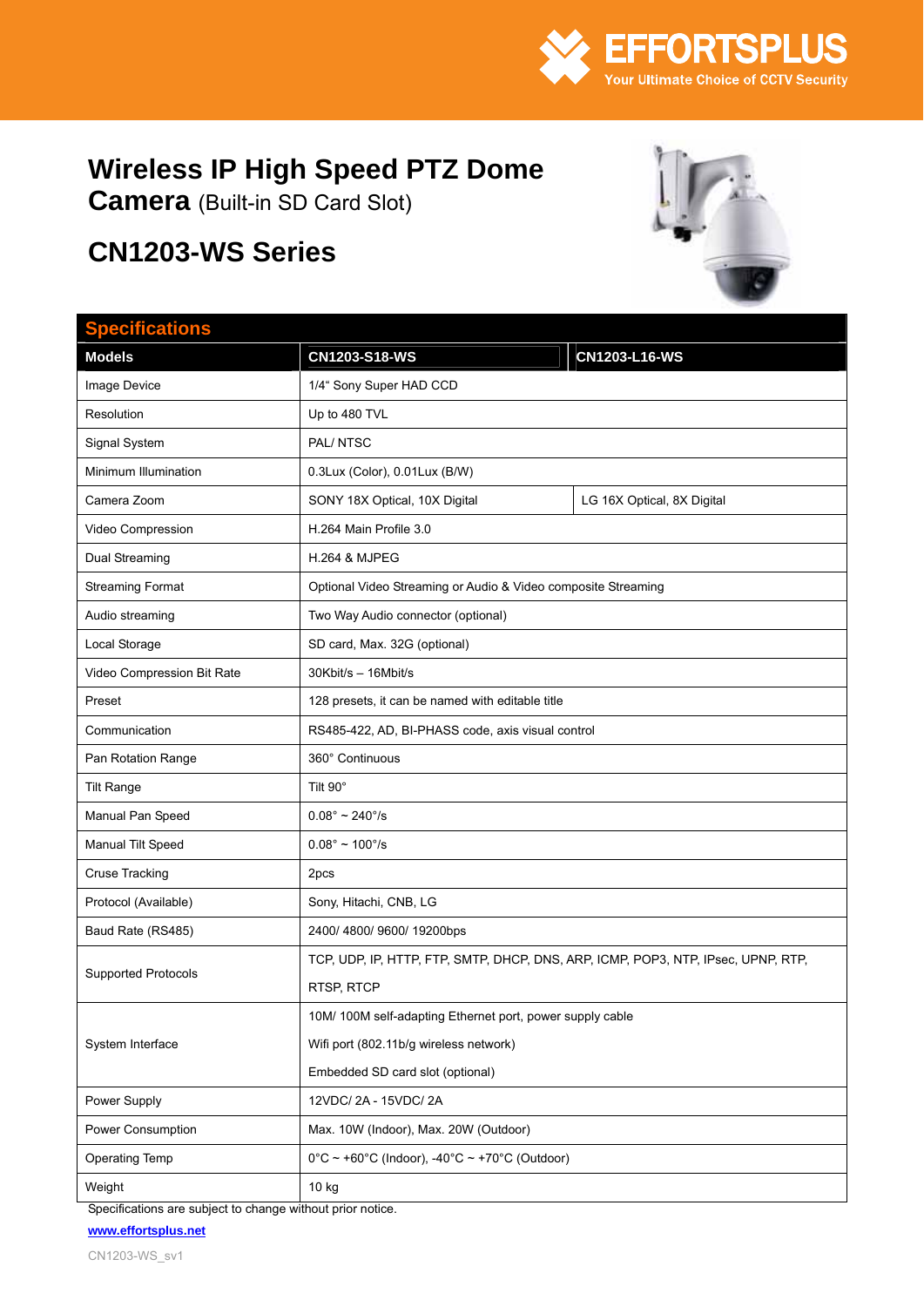

## <span id="page-23-0"></span>**Wired IP Mini High Speed PTZ Dome Camera**

**CN1213 Series** 



| <b>Specifications</b>         |                                                               |                                         |  |
|-------------------------------|---------------------------------------------------------------|-----------------------------------------|--|
| <b>Models</b>                 | CN1213-A10                                                    | CN1213-S10                              |  |
| Image Device                  | 1/4 SONY Super HAD CCD                                        |                                         |  |
| <b>Resolution</b>             | Up to 480 TVL                                                 |                                         |  |
| Signal System                 | PAL/NTSC                                                      |                                         |  |
| Minimum Illumination          | 0.5Lux (Color), 0.01Lux (Black)                               | 0.5Lux (Color), 0.001Lux (Black)        |  |
| Camera                        | SAMSUNG 10X Optical Zoom                                      | SONY 10X Optical Zoom, 10X Digital Zoom |  |
| S/N Ratio                     | > 48dB                                                        | $>$ 50dB                                |  |
| Iris/ Focus                   | Auto/ Manual                                                  |                                         |  |
| Back Light Compensation (BLC) | Super BLC                                                     |                                         |  |
|                               | Angle: Horizontal 360°, Vertical 180°                         |                                         |  |
|                               | Speed: Horizontal 0.1°-150°/s, Vertical 0.1°- 100°/s          |                                         |  |
| Dome PT                       | Preset Position: 128, The RMS less than 0.05°                 |                                         |  |
|                               | The PST Speed: Horizontal 250°/s, vertical 200°/s             |                                         |  |
|                               | Patrol Group: 8 Preset Position patrol, Keep time 2s ~ 250s   |                                         |  |
|                               | Control: RS485                                                |                                         |  |
| Size                          | 4 Inch Alloy Case                                             |                                         |  |
| Video Compression             | H.264 Main Profile                                            |                                         |  |
| Dual Streaming                | <b>H.264 &amp; MJPEG</b>                                      |                                         |  |
|                               | PAL: 352 x288 (CIF), 704 x 288 (2CIF), 704 x 576 (D1)         |                                         |  |
| Effective Pixels (H x V)      | NTSC: 352 x 240 (CIF), 704 x 240 (2CIF), 704 x 480 (D1)       |                                         |  |
| <b>Video Parameters</b>       | Brightness, Hue, Contrast, Saturation and Image quality       |                                         |  |
| <b>Streaming Format</b>       | Optional Video Streaming or Audio & Video composite Streaming |                                         |  |
| Video Frame Rate              | PAL: 1-25 fps; NTSC: 1-30 fps                                 |                                         |  |
| Video Compression Bit Rate    | 30Kbit/s - 16Mbit/s                                           |                                         |  |
| Video Output                  | 1 channel composite Streaming                                 |                                         |  |
| Audio Input                   | 1 channel, linear input, Input Impedance: 1K ohms             |                                         |  |
| Audio Compression             | G.726, G.711, ADPCM                                           |                                         |  |
| Audio Output                  | 1 channel, RCA interface, linear output                       |                                         |  |
| Audio talk-back               | 1 channel, Audio In port                                      |                                         |  |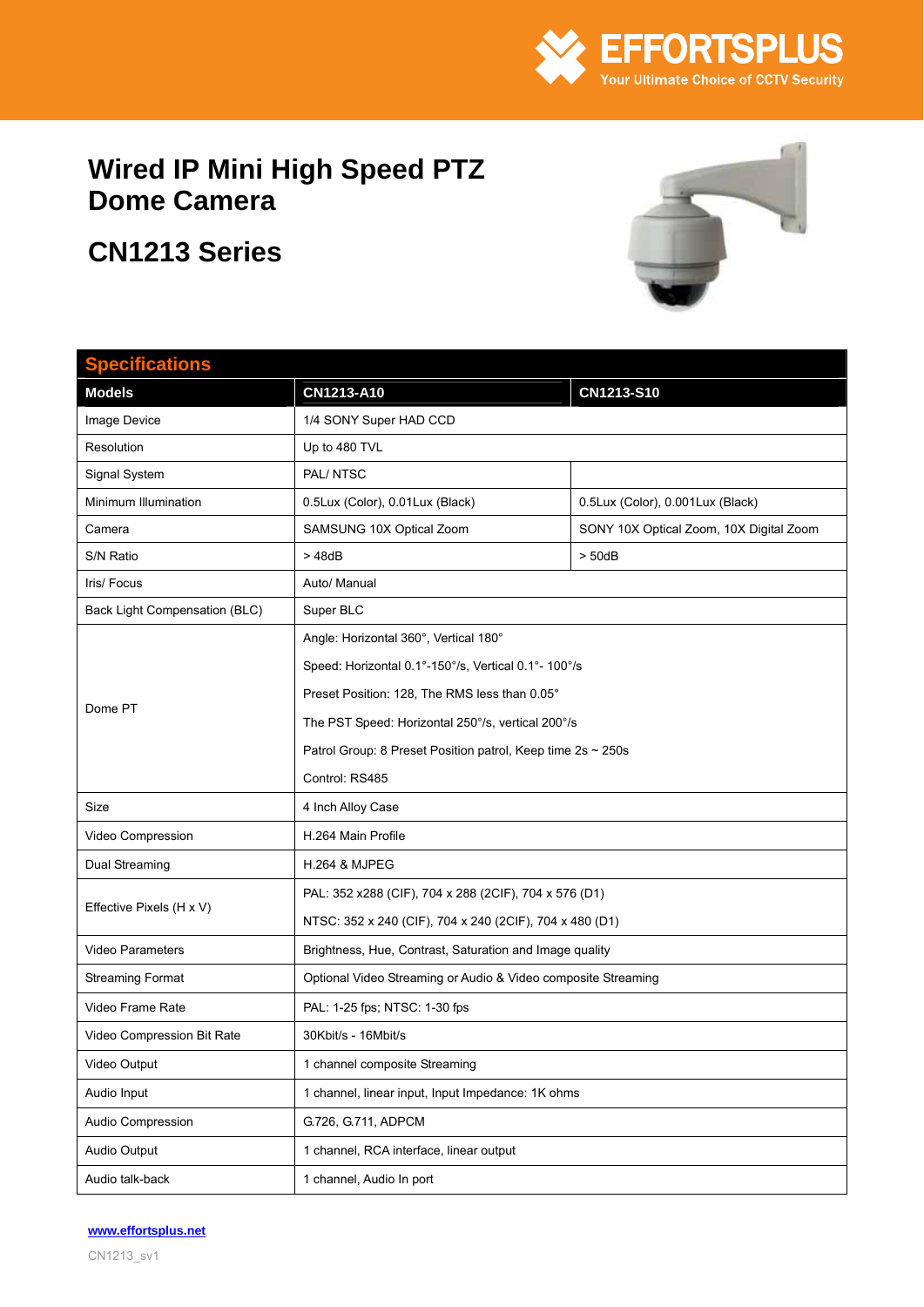

| <b>Specifications</b>        |                                    |                                                                                         |  |
|------------------------------|------------------------------------|-----------------------------------------------------------------------------------------|--|
| <b>Models</b>                | CN1213-A10                         | CN1213-S10                                                                              |  |
| <b>Supported Protocols</b>   |                                    | TCP, UDP, IP, HTTP, FTP, SMTP, DHCP, DNS, ARP, ICMP, POP3, NTP, IPsec, UPNP, RTP, RTSP, |  |
|                              | <b>RTCP</b>                        |                                                                                         |  |
| System Interface             | 10Base-T/100Base-TX                |                                                                                         |  |
|                              | 1x RS485 port                      |                                                                                         |  |
| Alarm Input                  |                                    | 1 channel on/ off input, support Normal Open (NO) or Normal Close (NC)                  |  |
| Alarm Output                 |                                    | 1 channel on/off, 120VAC 1A/24VDC 1A                                                    |  |
| Power Supply                 | 12VDC 1A                           |                                                                                         |  |
| Power Consumption            | Max. 20W                           |                                                                                         |  |
| <b>Operating Temperature</b> | $-10^{\circ}$ C ~ +55 $^{\circ}$ C |                                                                                         |  |
| Storage Temperature          | $-20^{\circ}$ C ~ +70 $^{\circ}$ C |                                                                                         |  |
| <b>Operating Humidity</b>    | $10 - 85%$                         |                                                                                         |  |
| Weight                       | $5$ kg                             |                                                                                         |  |
| <b>System Requirements</b>   |                                    | Operation System: Microsoft Windows 98/ ME/ 2000/ XP/ 2003/ Vista                       |  |
|                              |                                    | Browser: Microsoft Internet Explorer version 6, 7 or 8                                  |  |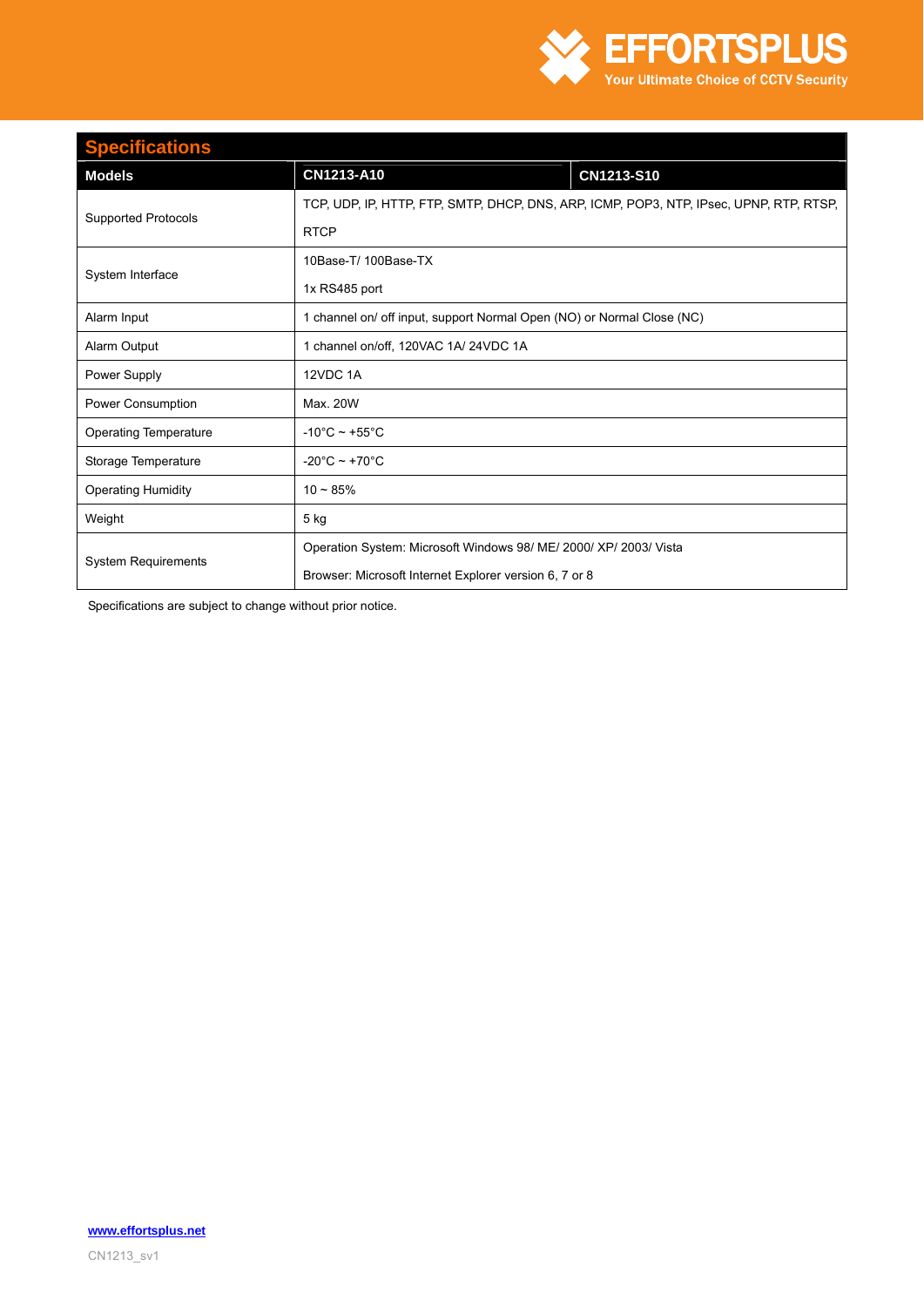

## <span id="page-25-0"></span>**Wired H.264 IP Low Speed PTZ Dome Camera**

# **CN1223A-L16**



## **Specifications Models CN1223A-L16**  Image Device 1/4 SONY Super HAD CCD Minimum Illumination | 1.0Lux (Color), 0.2Lux (Black, DSS) Signal System PAL/ NTSC Camera **LG 16X Optical Zoom, 8X Digital Zoom** S/N Ratio  $\vert$  > 48dB Iris/ Focus **Auto/ Manual** Back Light Compensation (BLC) Super BLC Angle: Horizontal 360°, vertical 180° Speed: Horizontal 6°-15°/s, vertical 6°- 15°/s Preset Position: 64, The RMS less than 0.05° Patrol Group: 4 Group (16 Preset Position) Control: RS485

|                            | Angle: Horizontal 360°, vertical 180°                                                   |  |
|----------------------------|-----------------------------------------------------------------------------------------|--|
|                            | Speed: Horizontal 6°-15°/s, vertical 6°-15°/s                                           |  |
| Dome PT                    | Preset Position: 64, The RMS less than 0.05°                                            |  |
|                            | Patrol Group: 4 Group (16 Preset Position)                                              |  |
|                            | Control: RS485                                                                          |  |
| Size                       | 7 Inch Ailoy Case                                                                       |  |
| Video Compression          | H.264 Main Profile                                                                      |  |
| Dual Streaming             | <b>H.264 &amp; MJPEG</b>                                                                |  |
| <b>Streaming Format</b>    | Optional Video Streaming or Audio & Video composite Streaming                           |  |
| Effective Pixels (H x V)   | PAL: 352 x288 (CIF), 704 x 288 (2CIF), 704 x 576 (D1)                                   |  |
|                            | NTSC: 352 x 240 (CIF), 704 x 240 (2CIF), 704 x 480 (D1)                                 |  |
| <b>Video Parameters</b>    | Brightness, Hue, Contrast, Saturation and Image quality                                 |  |
| Video Frame Rate           | PAL: 1-25 fps; NTSC: 1-30 fps                                                           |  |
| Video Compression Bit Rate | 30Kbit/s - 16Mbit/s                                                                     |  |
| Video Output               | 1 channel composite Streaming                                                           |  |
| Audio Input                | 1 channel, linear input, Input Impedance: 1K ohms                                       |  |
| Audio Compression          | G.726, G.711, ADPCM                                                                     |  |
| Audio Output               | 1 channel, RCA interface, linear output                                                 |  |
| Audio talk-back            | 1 channel, MIC input                                                                    |  |
| <b>Supported Protocols</b> | TCP, UDP, IP, HTTP, FTP, SMTP, DHCP, DNS, ARP, ICMP, POP3, NTP, IPsec, UPNP, RTP, RTSP, |  |
|                            | <b>RTCP</b>                                                                             |  |
| Protocol (Available)       | CNB, LG                                                                                 |  |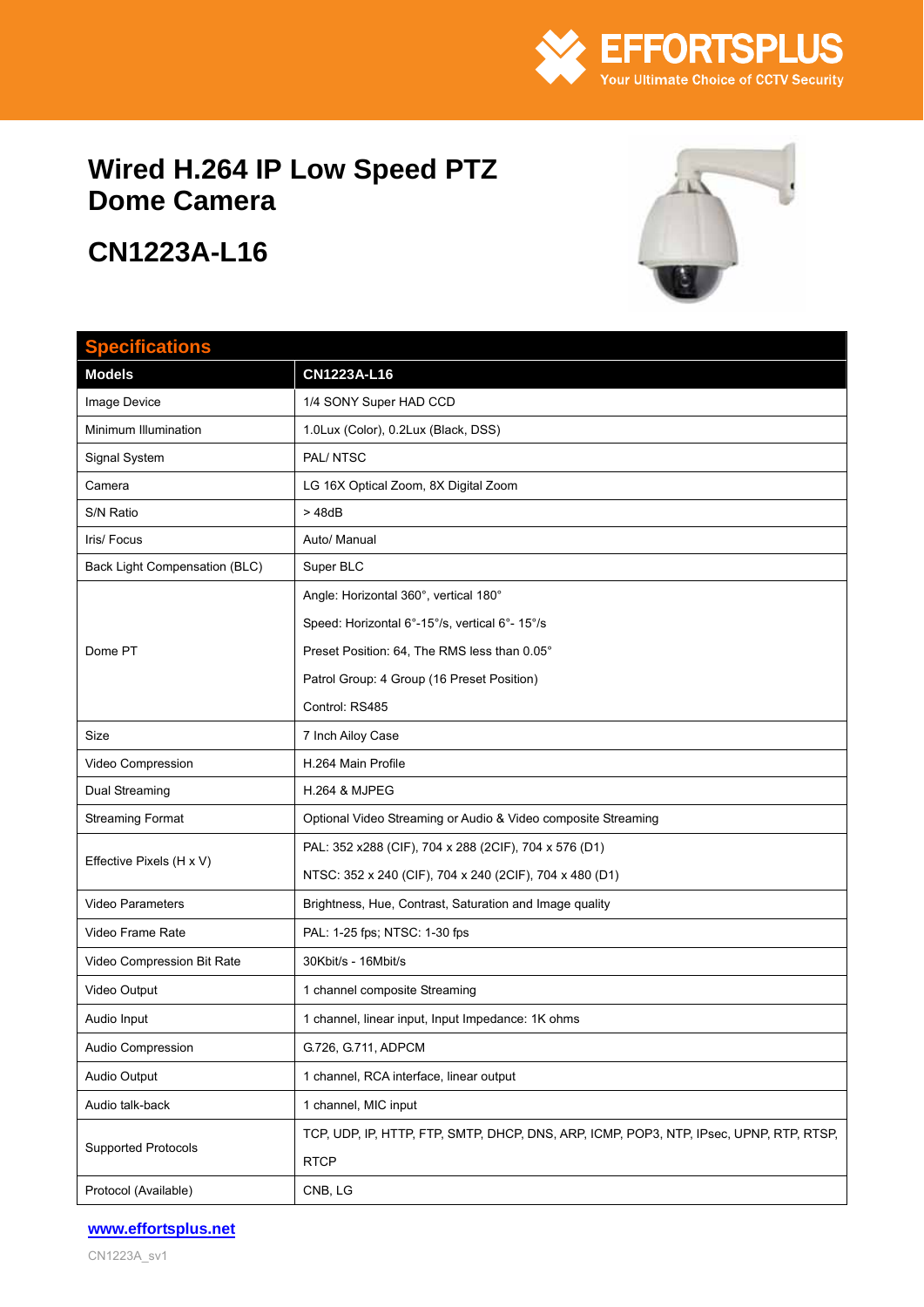

### **Specifications**

| <u>Predinduiblid</u>         |                                                                        |  |
|------------------------------|------------------------------------------------------------------------|--|
| <b>Models</b>                | CN1223A-L16                                                            |  |
| System Interface             | 10Base-T/100Base-TX                                                    |  |
|                              | 1x RS485 port                                                          |  |
| Alarm Input                  | 1 channel on/ off input, support Normal Open (NO) or Normal Close (NC) |  |
| Alarm Output                 | 1 channel on/off output, 120VAC 1A/ 24VDC 1A                           |  |
| Power Supply                 | 12VDC, 1A                                                              |  |
| Power Consumption            | Max. 20W                                                               |  |
| <b>Operating Temperature</b> | $-10^{\circ}$ C ~ +55 $^{\circ}$ C                                     |  |
| Storage Temperature          | $-20^{\circ}$ C ~ +70 $^{\circ}$ C                                     |  |
| <b>Operating Humidity</b>    | $10 - 85%$                                                             |  |
| <b>Dimensions</b>            | 310mm (L) x 240mm (W) x 240mm (H)                                      |  |
| Weight                       | 10 kg                                                                  |  |
| <b>System Requirements</b>   | Operation System: Microsoft Windows 98/ ME/ 2000/ XP/ 2003/ Vista      |  |
|                              | Browser: Microsoft Internet Explorer version 6, 7 or 8                 |  |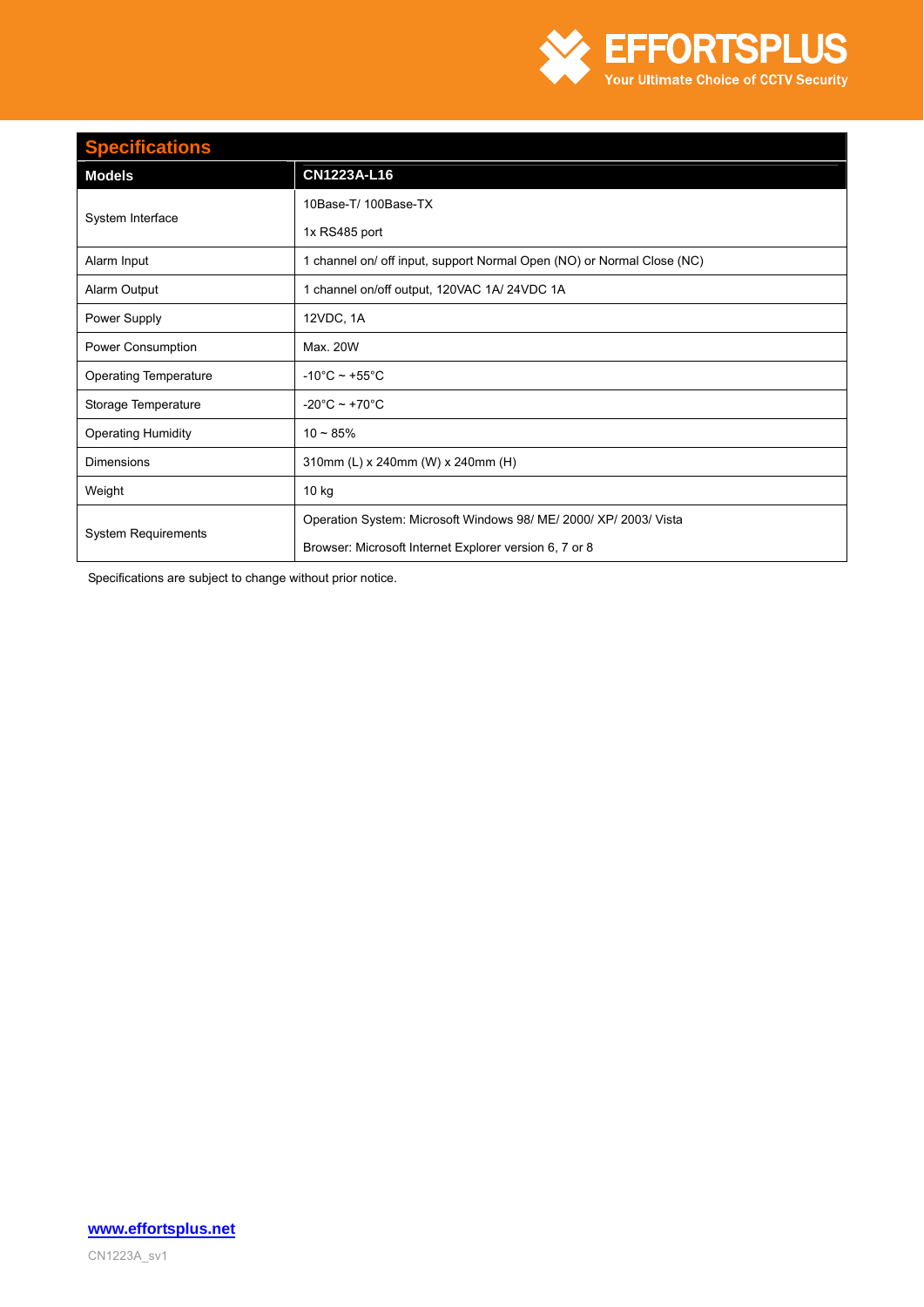

## <span id="page-27-0"></span>**Wired H.264 IP Low Speed PTZ Dome Camera (with IR LEDs)**

# **CN1223B Series**



## **Specifications Models CN1223B-S18-R CN1223B-L23-R**  Image Device 1/4 SONY Super HAD CCD Minimum Illumination 1.0Lux (Color), 0.2Lux (Black, DSS), 0Lux (IR On) Signal System **PAL/ NTSC** Camera Sony 18X Optical Zoom, 12X Digital Zoom LG 23X Optical Zoom, 10X Digital Zoom IR LED 36pcs IR Effective Range 50-100m  $S/N$  Ratio  $\vert$  > 48dB Iris/ Focus **Auto/ Manual** Back Light Compensation (BLC) Super BLC Dome PT Angle: Horizontal 360°, vertical 180° Speed: Horizontal 6°-15°/s, vertical 6°- 15/s Preset Position: 64, The RMS less than 0.05° Patrol Group: 4 Group (16 Preset Position) Control: RS485 Size 7 inch Ailoy Case Video Compression | H.264 Main Profile Dual Streaming **H.264 & MJPEG** Streaming Format **Optional Video Streaming or Audio & Video composite Streaming** Effective Pixels (H x V) PAL: 352 x288 (CIF), 704 x 288 (2CIF), 704 x 576 (D1) NTSC: 352 x 240 (CIF), 704 x 240 (2CIF), 704 x 480 (D1) Video Parameters **Brightness**, Hue, Contrast, Saturation and Image quality Video Frame Rate **PAL: 1-25 fps**; NTSC: 1-30 fps Video Compression Bit Rate | 30Kbit/s - 16Mbit/s Video Output 1 channel composite streaming Audio Input 1 channel, linear input, Input Impedance: 1K ohms Audio Compression G.726, G.711, ADPCM Audio Output 1 channel, RCA interface, linear output Audio talk-back 1 channel, MIC input

#### **www.effortsplus.net**

CN1223B\_sv1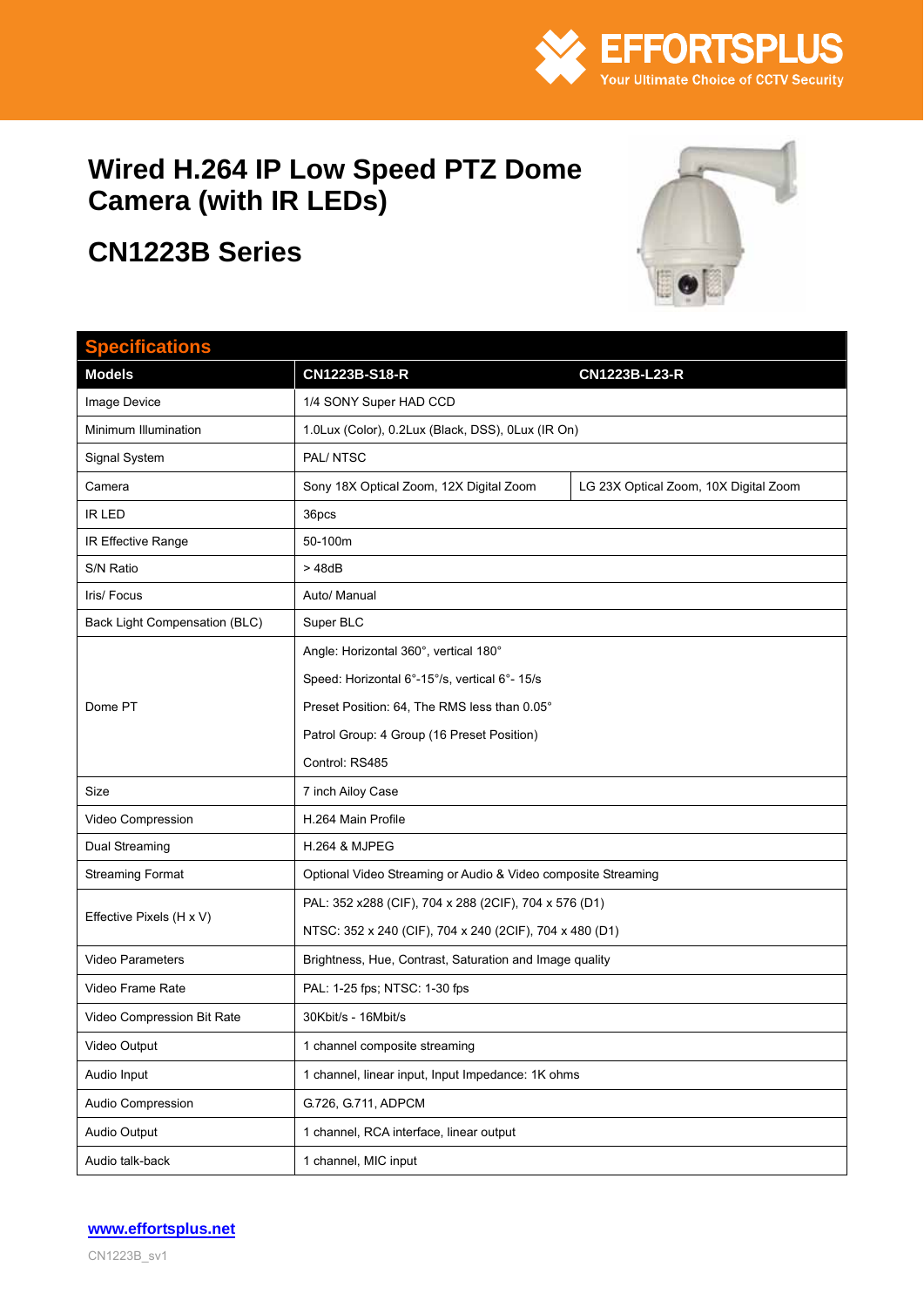

### **Specifications Models CN1223B-S18-R CN1223B-L23-R**  Supported Protocols TCP, UDP, IP, HTTP, FTP, SMTP, DHCP, DNS, ARP, ICMP, POP3, NTP, IPsec, UPNP, RTP, RTSP, **RTCP** System Interface 10Base-T/ 100Base-TX 1x RS485 port Alarm Input 1channel on/ off input, support Normal Open (NO) or Normal Close (NC) Alarm Output 1 channel on/off output, 120VAC 1A/ 24VDC 1A Power Supply 12VDC, 1A Power Consumption Max. 30W Operating Temperature | -10°C ~ +55°C Storage Temperature  $\vert$  -20°C ~ +70°C Operating Humidity 10 ~ 85% Dimensions 310mm (L) x 240mm (W) x 240mm (H) Weight 10 kg System Requirements Operation System: Microsoft Windows 98/ ME/ 2000/ XP/ 2003/ Vista Browser: Microsoft Internet Explorer version 6, 7 or 8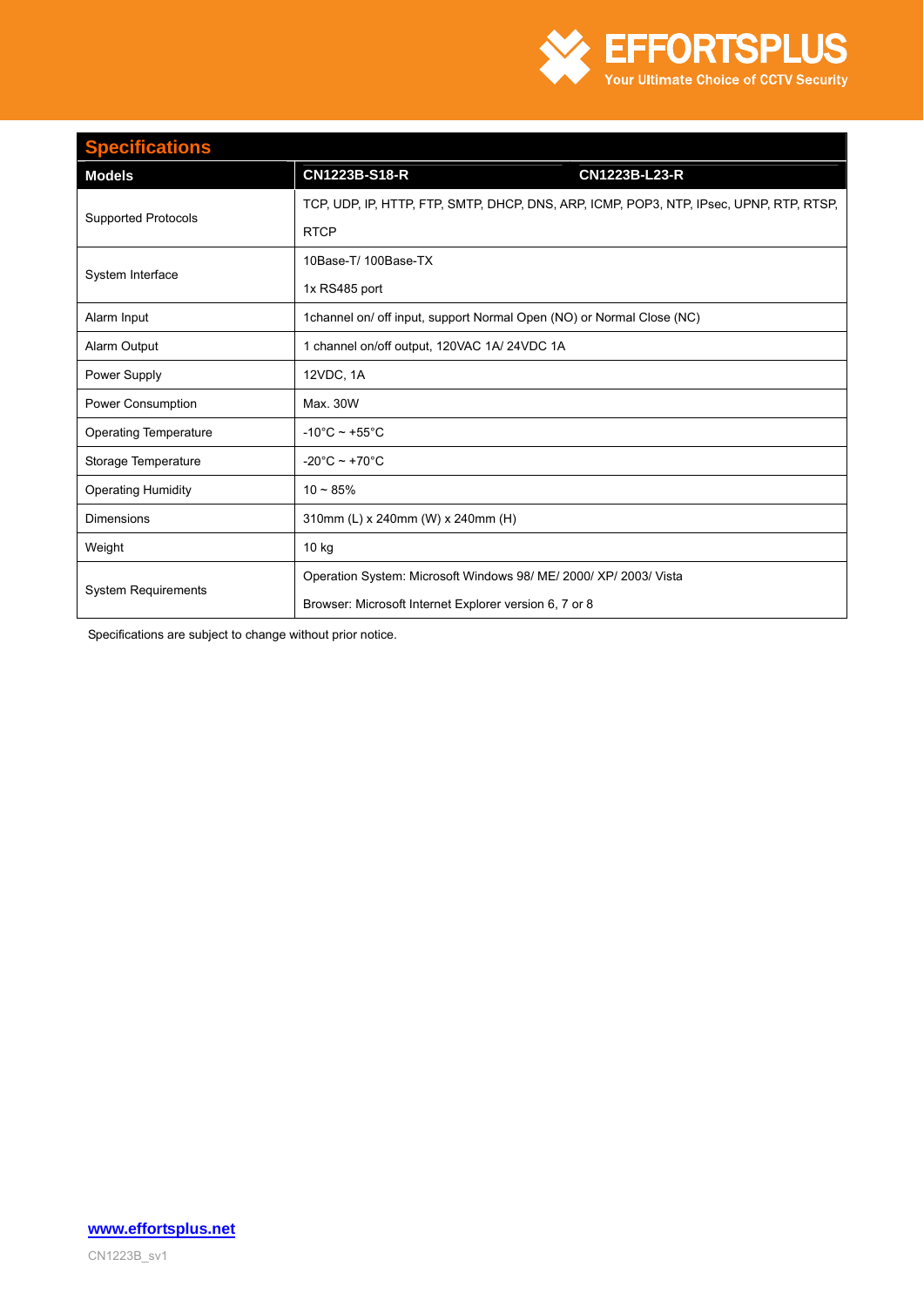

# <span id="page-29-0"></span>**Wireless/ Wired Cube IP Camera**

(Built-in SD Card Slot)

# **CN1205 Series**



| <b>Specifications</b>        |                                                                                         |                                                                                         |  |
|------------------------------|-----------------------------------------------------------------------------------------|-----------------------------------------------------------------------------------------|--|
| <b>Models</b>                | CN1205-WSR (Wireless)                                                                   | CN1205-SR (Wired)                                                                       |  |
| Image Device                 | 1/4" CMOS sensor                                                                        |                                                                                         |  |
| Effective Pixels (H x V)     | VGA: 640 x 480                                                                          |                                                                                         |  |
|                              | QVGA: 320 x 240                                                                         |                                                                                         |  |
| <b>Horizontal Resolution</b> | <b>VGA Resolution</b>                                                                   |                                                                                         |  |
| Minimum Illumination         | 1.0Lux                                                                                  |                                                                                         |  |
| Video Compression            | H.264 Main Profile@ Level 3.0                                                           |                                                                                         |  |
| Video Parameters             | Brightness, Hue, Contrast, Saturation and Image quality                                 |                                                                                         |  |
| <b>Streaming Format</b>      | Optional Video Streaming or Audio & Video composite Streaming                           |                                                                                         |  |
| Video Frame Rate             | $1-30$ fps                                                                              |                                                                                         |  |
| Video Compression Bit Rate   | 30Kbit/S - 16Mbit/S                                                                     |                                                                                         |  |
| Audio Input                  |                                                                                         | 1 channel Microphone or linear Input (configured by software), Input Impedance: 1K ohms |  |
| Audio Compression            | G.726, G.711, ADPCM                                                                     |                                                                                         |  |
| Audio Output                 | 1 channel linear output                                                                 |                                                                                         |  |
| Audio Talk-back Input        | 1 channel Microphone input                                                              |                                                                                         |  |
|                              | TCP, UDP, IP, HTTP, FTP, SMTP, DHCP, DNS, ARP, ICMP, POP3, NTP, IPsec, UPNP, RTP, RTCP, |                                                                                         |  |
| <b>Supported Protocols</b>   | RTSP.                                                                                   |                                                                                         |  |
|                              | 10Base-T/100Base-TX Ethernet port                                                       |                                                                                         |  |
| System Interface             | 1x RS485 port, 1x RS232 port                                                            |                                                                                         |  |
|                              | Wifi port (802.11b/g wireless network)                                                  | $\overline{a}$                                                                          |  |
|                              | SD card slot                                                                            |                                                                                         |  |
| Alarm Input                  | 1 channel on/ off input, support Normal Open (NO) or Normal Close (NC)                  |                                                                                         |  |
| Alarm Output                 | 1 channel on/off output, 120VAC 1A/24VDC 1A                                             |                                                                                         |  |
| Power Supply                 | 12VDC 1A                                                                                |                                                                                         |  |
| Power Consumption            | Max. 6W                                                                                 |                                                                                         |  |
| <b>Operating Temperature</b> | $-10^{\circ}$ C ~ +55 $^{\circ}$ C                                                      |                                                                                         |  |
| Storage Temperature          | $-20^{\circ}$ C ~ +70 $^{\circ}$ C                                                      |                                                                                         |  |
| <b>Operating Humidity</b>    | $10 \sim 85\%$                                                                          |                                                                                         |  |
| Dimensions                   | 75mm (L) x 25mm (W) x 120mm (H)                                                         |                                                                                         |  |

#### **www.effortsplus.net**

CN1205\_sv1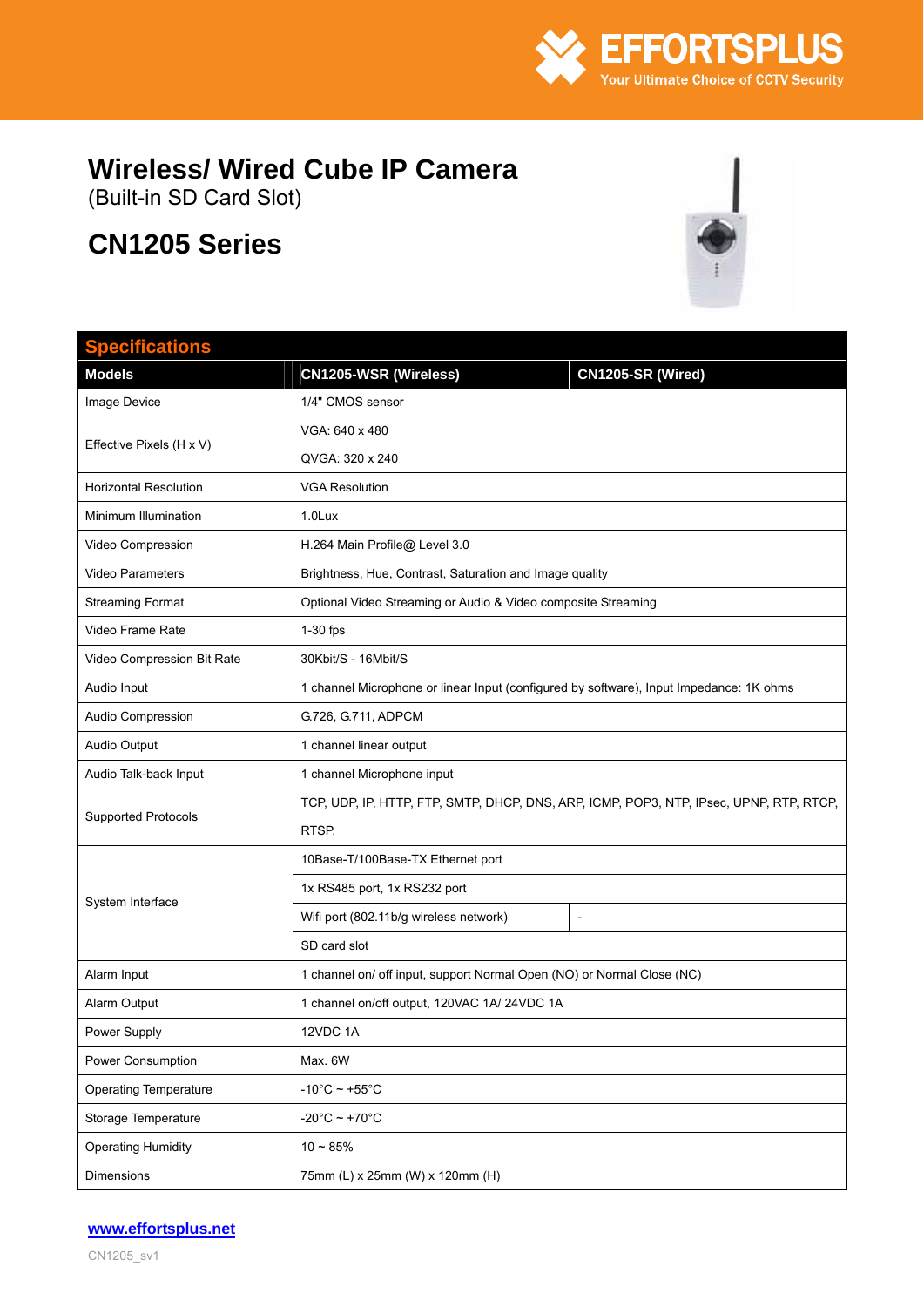

| <b>Specifications</b>      |                                                              |                   |
|----------------------------|--------------------------------------------------------------|-------------------|
| Models                     | <b>CN1205-WSR (Wireless)</b>                                 | CN1205-SR (Wired) |
| Weight                     | 700g                                                         |                   |
| <b>System Requirements</b> | Operation System: Microsoft Windows 98/ME/2000/XP/2003/Vista |                   |
|                            | Browser: Microsoft Internet Explorer version 6, 7 or 8       |                   |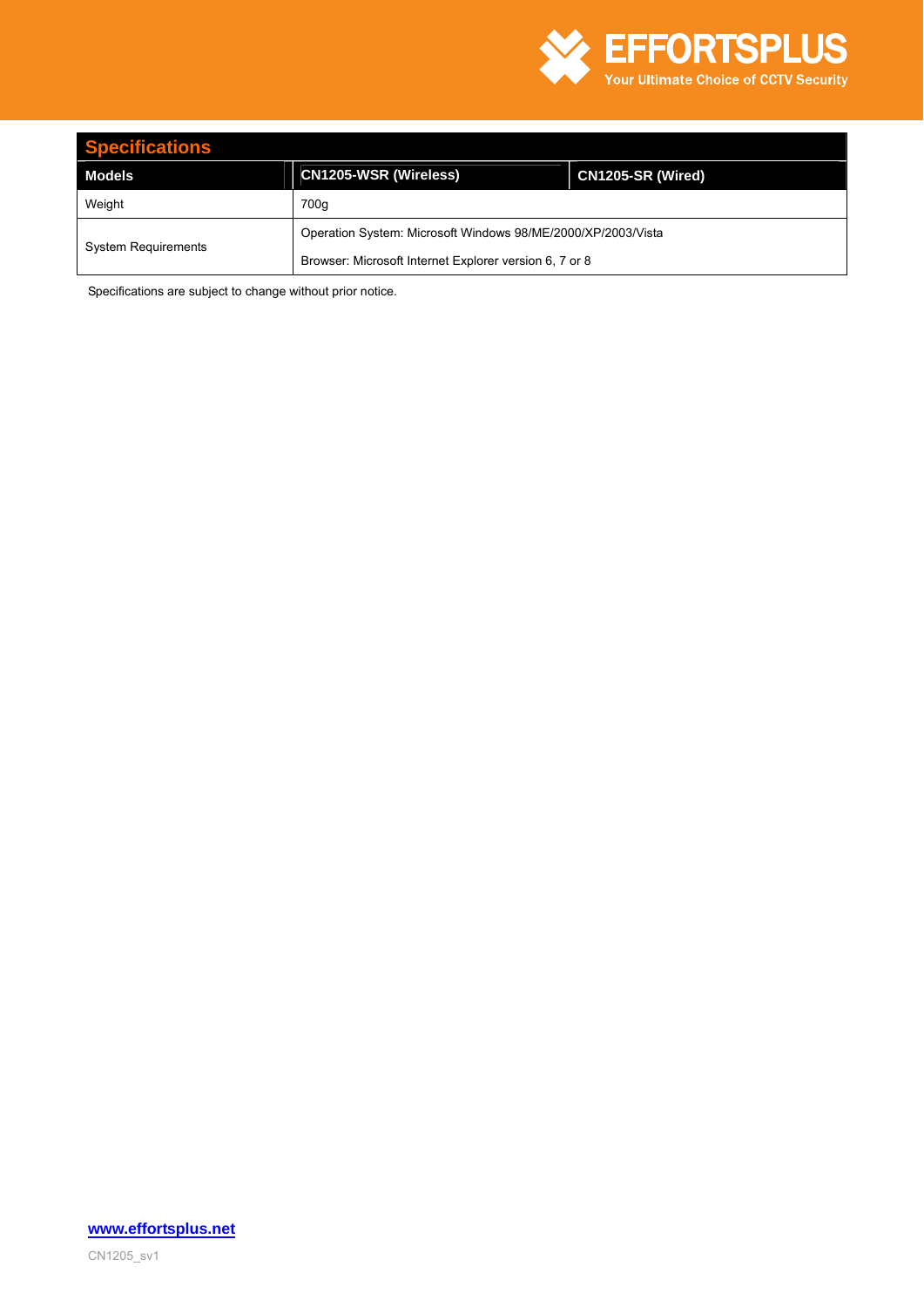

## <span id="page-31-0"></span>**Wireless/ Wired P/T IP Cameras**

(Built-in SD Card Slot)

# **CN1206 Series**



| <b>Specifications</b>        |                                                                           |                                                                                         |  |  |
|------------------------------|---------------------------------------------------------------------------|-----------------------------------------------------------------------------------------|--|--|
| <b>Models</b>                | <b>CN1206-WSR (Wireless)</b>                                              | CN1206-SR (Wired)                                                                       |  |  |
| Image Device                 | 1/4" CMOS sensor                                                          |                                                                                         |  |  |
|                              | VGA: 640 x 480                                                            |                                                                                         |  |  |
| Effective Pixels (H x V)     | QVGA: 320 x 240                                                           |                                                                                         |  |  |
| <b>Horizontal Resolution</b> | <b>VGA Resolution</b>                                                     |                                                                                         |  |  |
| Built-in P/T                 | Horizontal: 320°; Vertical: 110°                                          |                                                                                         |  |  |
| Minimum Illumination         | 1.0Lux, 0Lux (IR On)                                                      |                                                                                         |  |  |
| Video Compression            | H.264 Main Profile@ Level 3.0                                             |                                                                                         |  |  |
| <b>Video Parameters</b>      | Brightness, Hue, Contrast, Saturation and Image quality                   |                                                                                         |  |  |
| Video Output                 | 1 channel composite video output                                          |                                                                                         |  |  |
| <b>Stream Format</b>         | Pure Video Stream or composite stream of audio and video                  |                                                                                         |  |  |
| Video Frame Rate             | $1-30$ fps                                                                |                                                                                         |  |  |
| Video Compression Bit Rate   | 30Kbit/s - 16Mbit/s                                                       |                                                                                         |  |  |
| Linear Audio Input           | 1 channel linear Input, Input Impedance: 1K ohms                          |                                                                                         |  |  |
| Audio Compression            | G.726, G.711, ADPCM                                                       |                                                                                         |  |  |
| Audio Input                  | Built-in 1 microphone                                                     |                                                                                         |  |  |
|                              | 1 channel linear output                                                   |                                                                                         |  |  |
| Audio Output                 | Built-in 1 channel Speaker                                                |                                                                                         |  |  |
|                              | 1 buzzer                                                                  |                                                                                         |  |  |
| <b>Supported Protocols</b>   |                                                                           | TCP, UDP, IP, HTTP, FTP, SMTP, DHCP, DNS, ARP, ICMP, POP3, NTP, IPsec, UPNP, RTP, RTCP, |  |  |
|                              | <b>RTSP</b>                                                               |                                                                                         |  |  |
| System Interface             | 10Base-T/100Base-TX Ethernet port                                         |                                                                                         |  |  |
|                              | 1x RS485 port, 1x RS232 port, support some P/T protocols (Wired port)     |                                                                                         |  |  |
|                              | Wifi port (802.11b/g)                                                     |                                                                                         |  |  |
|                              | SD card slot                                                              |                                                                                         |  |  |
| Wireless Alarm Port          | Support alarm detectors, like smoking detectors, gas detectors and so on. |                                                                                         |  |  |
| Wired Alarm Input            | 1channel on/ off input, support Normal Open (NO) or Normal Close (NC)     |                                                                                         |  |  |
| Wired Alarm Output           | 1 channel on/off output, 120VAC 1A/ 24VDC 1A                              |                                                                                         |  |  |
| IR LED                       | 10 <sub>pcs</sub>                                                         |                                                                                         |  |  |

#### **www.effortsplus.net**

CN1206\_sv1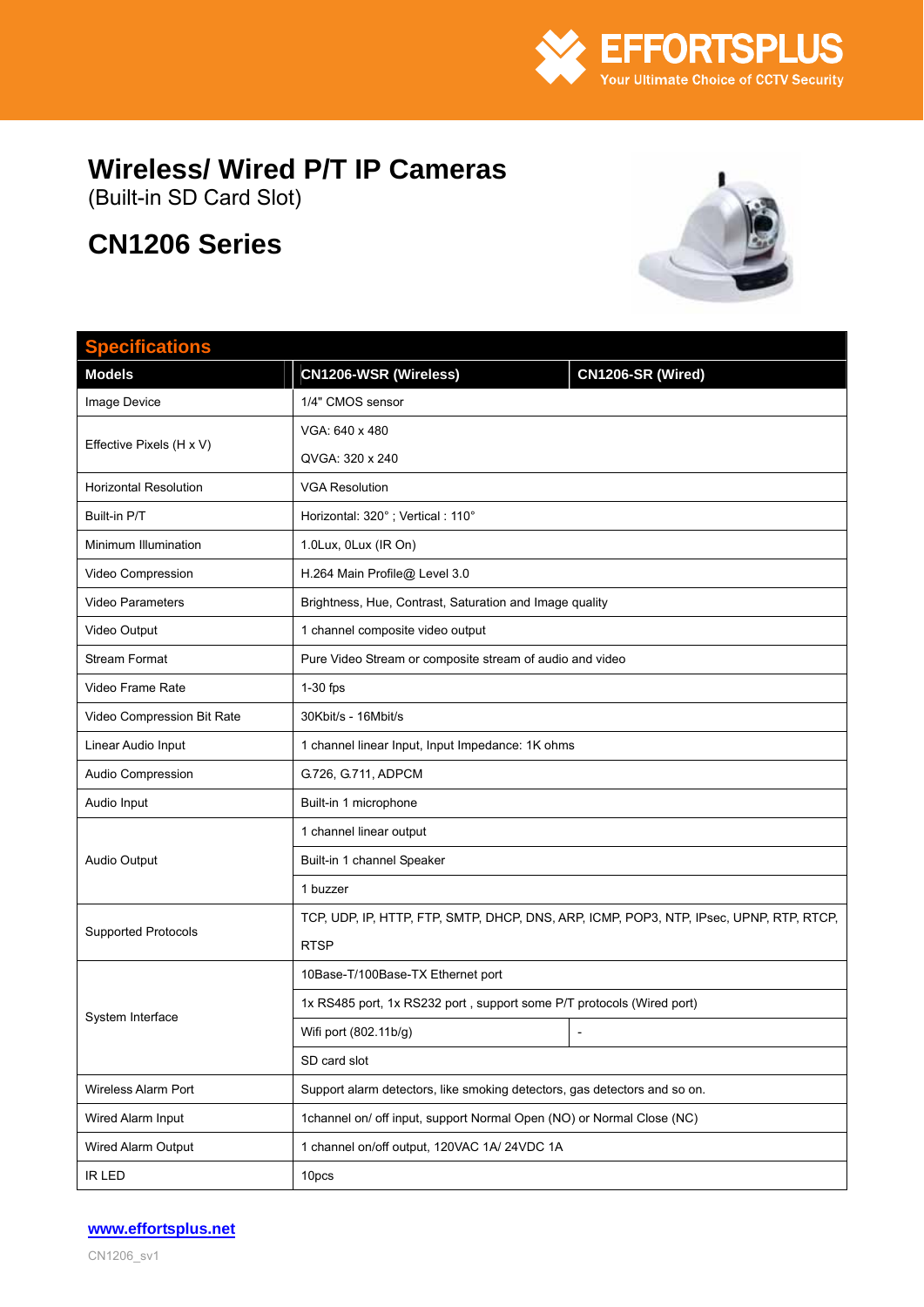

| <b>Specifications</b>        |                                                                    |                   |  |
|------------------------------|--------------------------------------------------------------------|-------------------|--|
| <b>Models</b>                | <b>CN1206-WSR (Wireless)</b>                                       | CN1206-SR (Wired) |  |
| IR Effective Range           | Max. 5m                                                            |                   |  |
| Power Supply                 | <b>12VDC 1A</b>                                                    |                   |  |
| Power Consumption            | Max. 6W                                                            |                   |  |
| <b>Operating Temperature</b> | $-10^{\circ}$ C ~ +55 $^{\circ}$ C                                 |                   |  |
| Storage Temperature          | $-20^{\circ}$ C ~ +70 $^{\circ}$ C                                 |                   |  |
| <b>Operating Humidity</b>    | $10 - 85%$                                                         |                   |  |
| <b>Dimensions</b>            | 120mm (L) x 140mm (W) x 140mm (H)                                  |                   |  |
| Weight                       | 700g                                                               |                   |  |
| <b>System Requirements</b>   | Operation System: Microsoft Windows 98/ME/2000/XP/2003/Vista 32bit |                   |  |
|                              | Browser: Microsoft Internet Explorer version 6, 7 or 8             |                   |  |